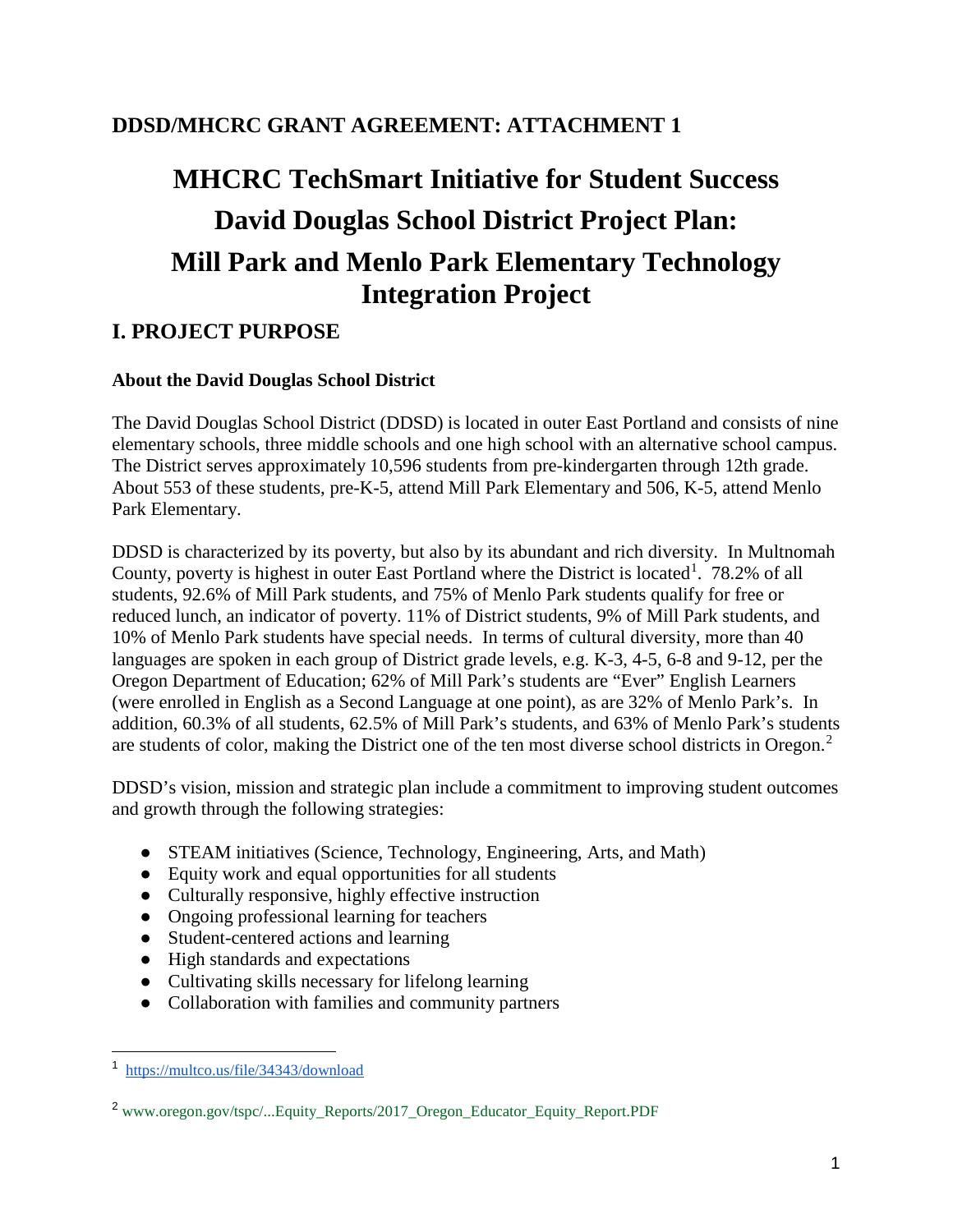#### **District Data Analysis Points to Focus on Elementary School Math**

Ongoing Oregon Department of Education (ODE) research and data show that on-track status is a strong predictor of the likelihood of dropping out, performance on standardized assessments, chronic absenteeism, and as the March 2018 data brief shows, graduation.<sup>[3](#page-1-0)</sup> In fact, for SY 2016-17, "Students who were on-track to graduate by the end of their freshman year were more than twice as likely as students who were off-track to graduate within four years of entering high school." On-track is defined as those students who had at least 25% of the credits needed to graduate with a regular diploma by the beginning of their sophomore year. Per ODE, achievement gaps are also substantially reduced after considering on-track status. For example, on-track Hispanic students graduate at a rate less than one percentage point lower than the rate for white students.

In response, DDSD interventions for high school students, especially freshmen, have been put in place to ensure students are on-track to graduate, especially for math, the lack of credits of which has been shown to be a significant barrier to graduation. Interventions include but are not limited to programs such as: Ninth Grade Counts, hiring Attendance Specialists to work with students and their families, expanded and diverse credit retrieval options (e.g. Freshmen-Only Credit Retrieval and year-round credit retrieval options, including for math), and freshmen "advisories" where teachers work closely with students to connect them to classes, tutoring, and resources to meet the goals of students' education plans and profiles.

At the same time DDSD is providing on-track supports at the high school level, it is intervening earlier, offering academic interventions for middle school students such as Math 180 and Ramp Up to Math, online math support, and Algebra I for high school credit. Most recently, the District Data Team, comprised of a Data Analyst, Principals, District Administrators, Cabinet Level Directors, Assistant Superintendent, and Superintendent, formed a work group to identify District Key Performance Indicators (KPI), a type of performance measurement that would help the District understand how it's performing and headed in the right strategic direction.

The District's KPIs are:

- 3rd Grade On Track: Reading and Math Proficiency
- $\bullet$  5<sup>th</sup> Grade On Track: Reading and Math Proficiency
- 6<sup>th</sup> Grade On Track: Attendance, Discipline, and passing core classes including Math
- 8<sup>th</sup> Grade On Track: Attendance, Discipline, and passing core classes including Math
- 10<sup>th</sup> Grade On Track: GPA, Math/Language Arts/Science credits
- $\bullet$  12<sup>th</sup> Grade Graduation: 4 and 5 year Cohort Graduation

The District Data Team examined three-year trends (2014 to 2017) of the state's Smarter Balanced Assessment Consortium (SBAC) math scores for grades 3-5 at our elementary schools. Mill Park and Menlo Park stood out from other schools regarding their low and declining proficiency rates:

<span id="page-1-0"></span><sup>3</sup> <http://www.oregon.gov/ode/reports-and-data/Pages/Accountability-Data-Briefs.aspx>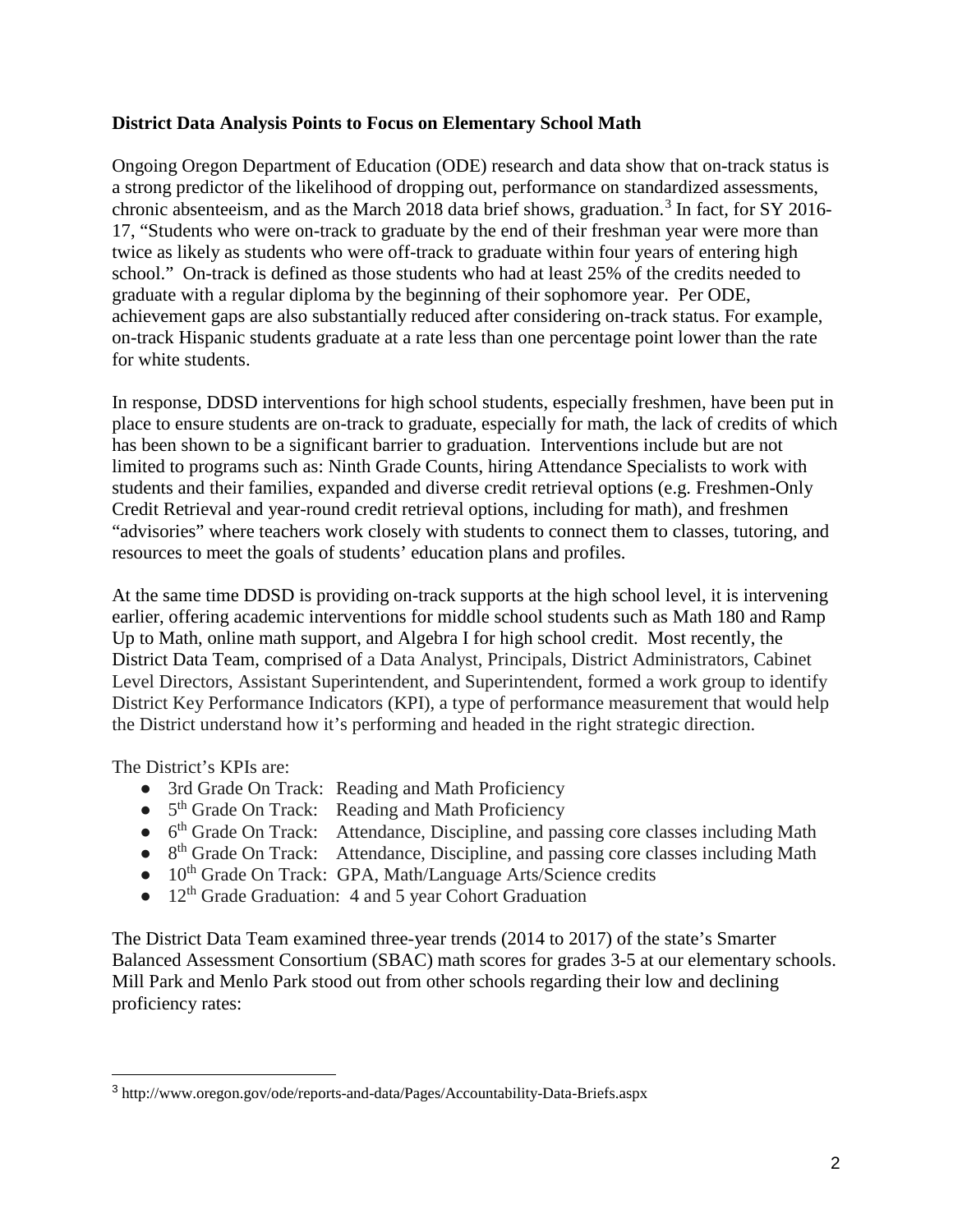|               | <b>Mill</b><br>Park | Menlo<br>Park         | District | <b>Mill</b><br>Park | Menlo<br>Park         | <b>District</b> | <b>Mill</b><br>Park   | Menlo<br>Park | District |  |  |  |  |  |  |
|---------------|---------------------|-----------------------|----------|---------------------|-----------------------|-----------------|-----------------------|---------------|----------|--|--|--|--|--|--|
|               |                     | 2014-15 Meets/Exceeds |          |                     | 2015-16 Meets/Exceeds |                 | 2016-17 Meets/Exceeds |               |          |  |  |  |  |  |  |
| All<br>Grades | 17.3%               | 39.0%                 | 35.7%    | 16.1%               | 38.1%                 | 33.2%           | 14.5%                 | 29.7%         | 28.9%    |  |  |  |  |  |  |
| Grade<br>3    | 17.8%               | 37.5%                 | 31%      | 22.7%               | 38.8%                 | 36.6%           | 14.3%                 | 25.0%         | 38.5%    |  |  |  |  |  |  |
| Grade<br>4    | 15.9%               | 45.3%                 | 27.2%    | $19.1\%$            | 41.1%                 | 34.7%           | 14.4%                 | 39.0%         | 35.4%    |  |  |  |  |  |  |
| Grade<br>5    | 17.9%               | 34.1%                 | 28%      | 6.5%                | 33.8%                 | 26.9%           | 14.8%                 | 26.0%         | 29.3%    |  |  |  |  |  |  |

Mill Park Elementary has a significant achievement gap in math, but especially for these historically underserved populations: Economically Disadvantaged, Limited English Proficient (LEP), Students with Disabilities, Black/African American and Hispanic/Latino students. Per ODE's 2016-17 Group Assessment Reports<sup>[4](#page-2-0)</sup> for math academic achievement, these groups performed at Level 1 on a scale of 1-4, where levels 3 and 4 are meeting the standard for school and district accountability. In addition, the Asian and White student populations performed at Level 2, and did not meet school or district standards for math. In terms of academic *growth* in math, Black/African American students performed at Level 2 (not proficient), compared to every other rated group that performed at Level 3 (proficient).

At Menlo Park Elementary, Hispanic and LEP students performed at Level 1 and Economically Disadvantaged students performed at Level 2. Interestingly, Black/African American students stand apart in that they performed at Level 3 (proficient) and at a Level 4 for growth. DDSD plans to review more than one year of data to rule this out as an anomaly, and if it's not, DDSD will work to identify factors contributing to the success of Black/African American students.

After analyzing data, the District Data Team determined that math proficiency was the top barrier preventing students from graduating high school. Looking backwards from high school, the Team proposed that elementary math curriculum and instruction needed to be improved, especially for historically underserved populations, to close the achievement gap and support substantial and consistent progress all the way up to high school.

The District formed the Elementary Math Curriculum Adoption Team, which included classroom teachers, school level improvement coaches, Math Specialists, and administrators. Over a sixmonth period in SY 2017-18, this Team conducted a process to select a math curriculum. The Team:

<span id="page-2-0"></span><sup>4</sup> <http://www.oregon.gov/ode/educator-resources/assessment/Pages/Assessment-Group-Reports.aspx>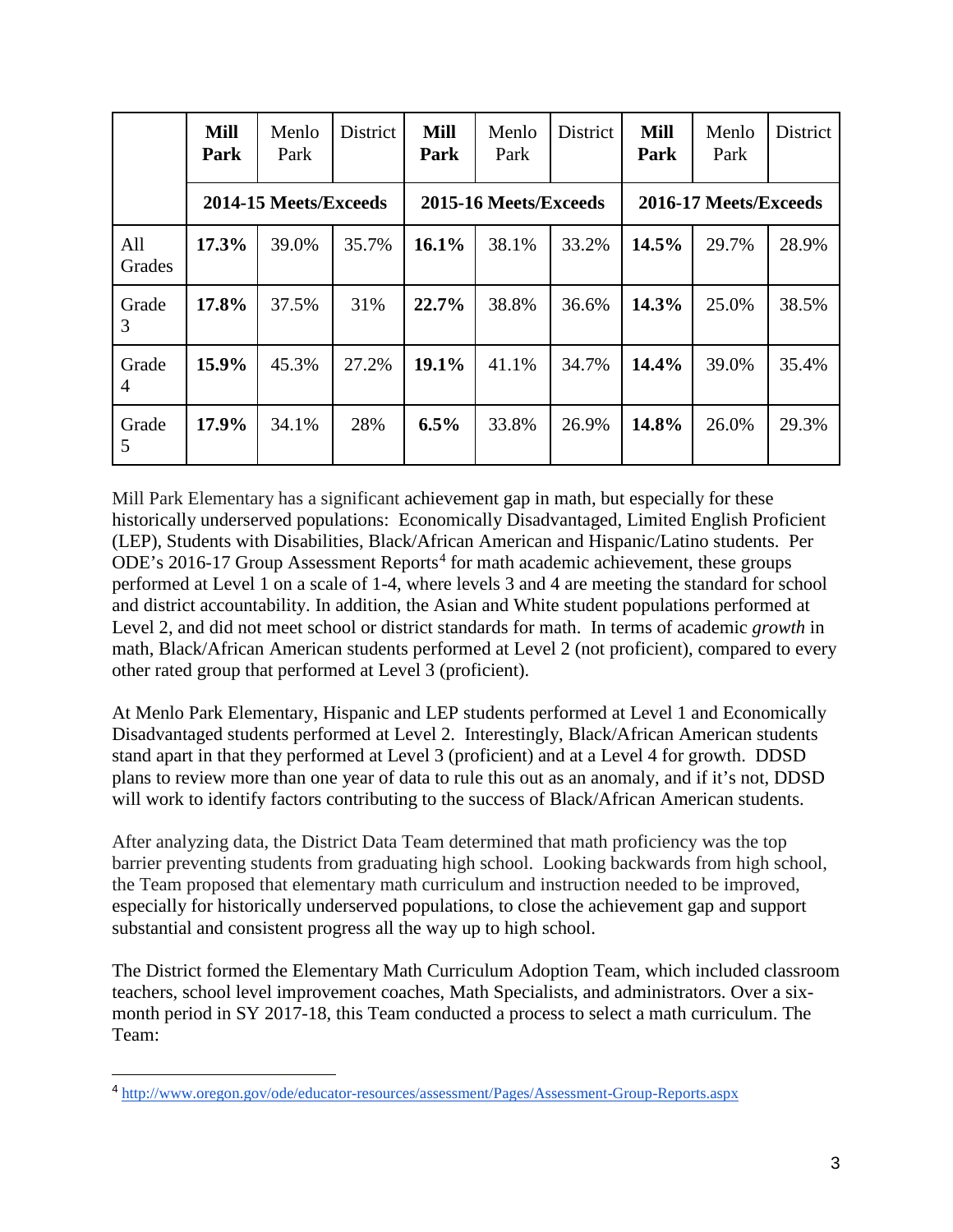- Engaged in professional learning around research-informed instructional practices and equity;
- Examined Oregon Curriculum Adoption Criteria;
- Researched potential curriculum products; invited presentations and had classroom pilots from Eureka and LearnZillion curriculum products;
- Analyzed the curriculum products against Oregon Curriculum Adoption Criteria and research-informed practices; and,
- Developed a consensus for a product choice.

After careful consideration, the Elementary Math Curriculum Adoption Team selected *LearnZillion* [\(https://learnzillion.com/p/\)](https://learnzillion.com/p/) as a supplemental mathematics curriculum. The curriculum was chosen based on its alignment to the guiding principles for school mathematics outlined in the National Council of Teachers of Mathematics publication, *Principles to actions: Ensuring mathematical success for all* (2014). With three different lesson types, LearnZillion will assist elementary teachers with the implementation of the shifts of the Common Core Mathematics Content and Practice Standards including all three aspects of rigor: conceptual understanding, procedural skill/fluency, and application. These lessons support teachers' use of research-informed instructional practices shown from DDSD's evaluation of its Title IIB Mathematics Science Partnership Grant (now ended) to produce statistically significant gains in student achievement on the Smarter Balanced Mathematics Assessment. Thorough research and experience gives DDSD confidence that it is proceeding in the right direction.

In grades 3-5, LearnZillion provides digital assessments with online teacher reports that will allow teachers to make timely, data-based, instructional decisions. Features of the assessments include tracking curriculum pacing, diagnosing math concept attainment, and item analysis at the student level. LearnZillion online resources include the following support for teachers, students, and parents:

- 2,700 five to seven-minute instructional videos
- An online Learning Management System (LMS) and integration with our existing Google Classroom features
- Allows creation, editing, sharing, curation, and integration of DDSD's own resources on the LMS
- Multimodal job-embedded professional development
- Online practice with immediate student response and progress reports for grades 2-5
- Additional 20 sets per grades 2-5; online practice sets include instructional video with items in increasing order of difficulty with opportunity to reflect at end of session

# **Mill Park and Menlo Park Elementary Technology Integration Project**

To bolster LearnZillion, which has a significant technology component, DDSD will target investments in integrated technology and programming for students, as well as teacher training, at Mill Park Elementary and Menlo Park Elementary for three school years. This approach aims to increase math achievement in grades 3-5, thereby preparing students for success in 8th grade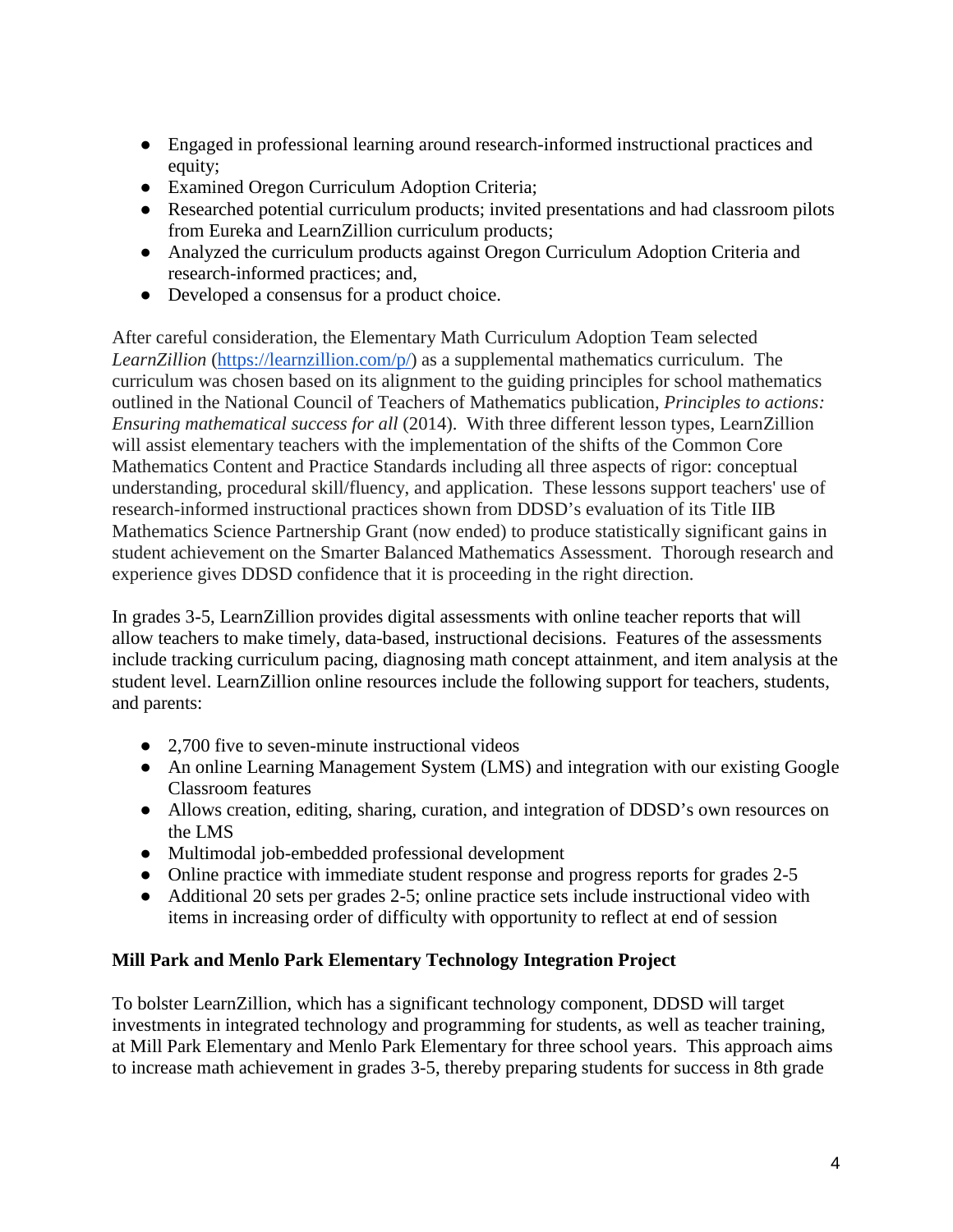math and ultimately, to be on-track by freshmen year with a significantly greater chance of graduating on time.

The Project incorporates student-centered and inclusive technology and curriculum that supports the age and needs of typically developing children and those with special needs. Ongoing professional development (PD) for teachers, including a full-time Technology Integration Coach shared by the two schools, will extend teachers' knowledge of developmentally appropriate instruction. A carefully designed strategy of engaging the entire school community (students, teachers, and families) in understanding, using, and connecting around integrated technologies will foster the Project's long-term effectiveness.

The Project has three goals:

- 1. To increase student achievement in the area of mathematics as measured on the All Hands Raised student success indicators of 8th Grade Math and 9<sup>th</sup> Grade Credit Attainment.
- 2. To close the achievement gap of underperforming student groups, with a focus on historically underserved populations.
- 3. To increase parent and family involvement by providing opportunities to acquire necessary information, knowledge, and skills to support their children's education at home and at school.

DDSD has key elements in place to implement the Project. This includes overall commitment to investing in appropriate technologies to support student achievement. Over the last four years, using a mix of funds including Bond, Title and District Technology, the District has purchased 11,000 Google Chrome devices and online curriculum at all levels. In addition, DDSD has direct, recent experience implementing a similar project at Earl Boyles elementary school (in partnership with MHCRC TechSmart Initiative). That project has equipped DDSD with lessons learned and best practices for implementing a comprehensive, successful technology integration learning environment at Mill Park and Menlo Park elementary schools. DDSD completed its third and final year of the Earl Boyles project in SY 2016-17. In the third year, the District scaled the technology integration efforts at Earl Boyles from pre-K-3 to include 4-5 grade classrooms. Below are noteworthy findings from Pacific Research and Evaluation (PRE) summary evaluation for the Earl Boyles TechSmart project. PRE's data collection included principal and staff interviews:

- More than 80% of new and veteran teachers are achieving these outcomes: Professional Development (PD) helped teachers increase the use of technology for evidence-based instructional practices, data analysis and application to student learning, and differentiated instruction. The self-reported technology skill level of teachers provides support for the impact of the PD and qualitative feedback from teachers emphasizes the positive impact of the PD model on their instruction. The inclusion of an on-site Technology Integration Coach was reported to have the most impact on instruction.
- There is evidence that the use of technology has increased teachers' ability to engage students in classroom instruction. Teachers provided several examples of how the use of technology to support instruction has led to positive changes in student engagement, and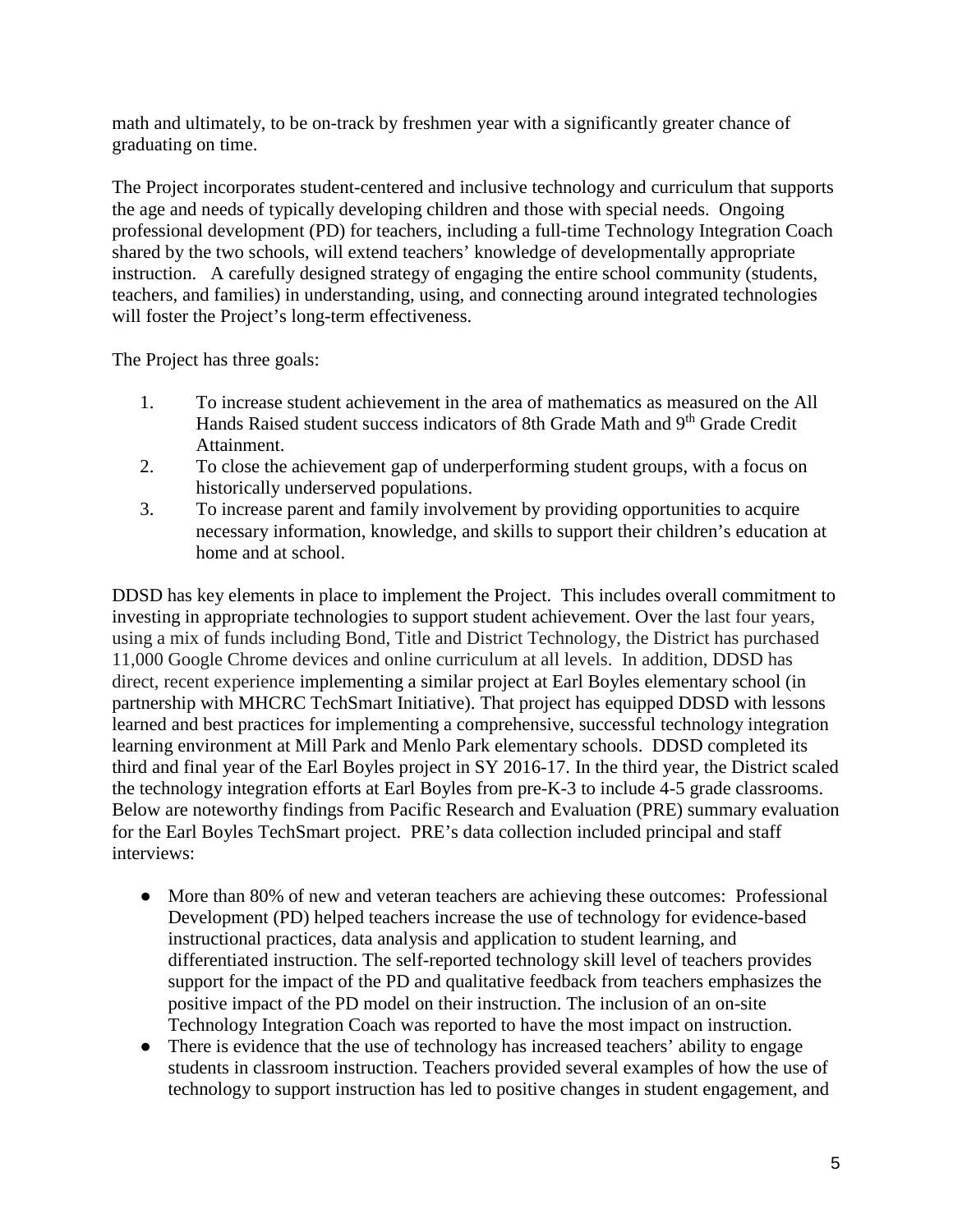both teachers and leaders rated the use of technology to support instruction high in the self-assessment and leadership rubric.

- Pacific Research and Evaluation, LLC. (the TechSmart Initiative evaluation consultant), described student achievement: "There is preliminary evidence of closing the achievement gap for LEP students and students of color at Earl Boyles. Noteworthy findings from the SY 2016-17 analysis include the high percentage of Cohort 2 LEP students and students of color performing at benchmark in Kindergarten and first grade. This provides preliminary evidence that student growth, as measured by the DIBELS assessment, is greater for Cohort 2 LEP and minority student subgroups within Earl Boyles."
- Both teachers and administrators positively discussed the idea of sustaining the technology culture at Earl Boyles by building teacher capacity. Teachers are becoming experts on the various pieces of technology so that they can support one another. This provides strong evidence that Earl Boyles has created a school-wide culture of technology that shows promise of being sustained moving forward.

DDSD has already identified the Technology Integration Coach for the Mill Park and Menlo Park Elementary Technology Integration Project. He was instrumental in the successful Earl Boyles project and developed and lead the District's Google Ninja program (described below). The Coach has been working alongside the District Data Team to provide input for this Project. He has the "technical" knowledge and experience to support classroom teachers in integrating technology into the core curriculum, as well as the all-important coaching and mentoring skills to adapt this knowledge to meet teachers' particular needs.

The current 3-5 grade teachers at Mill Park, and the 4-5 grade teachers at Menlo Park are "Google Ninjas" having participated in the Google Ninja Program started at the District two years ago. The program leveraged existing Google tools and technology and provided motivated teachers an opportunity to build their knowledge and confidence to integrate technology into the classroom. The program also brought teachers together to share, collaborate, and build a community of connected innovators bent on breaking the mold of a teacher-centered classroom. Through participation in the Google Ninja program, the current 3-5 grade teachers at Mill Park, and the 4-5 grade teachers at Menlo Park completed the first level of the evidence-based SAMR, a model designed to help educators integrate technology into classroom teaching and learning. The model includes four levels of technology integration: Substitution, Augmentation, Modification, and Redefinition.

Due to both Google Ninja participation and the benefits of the District's learnings from Earl Boyles, the Mill Park and Menlo Park teachers have built technology readiness and capacity to simultaneously implement the Project and the new math curriculum, LearnZillion, starting in SY 2018-19.

### **Technology for Teaching and Learning**

The Mill Park and Menlo Park Elementary Technology Integration Project will further DDSD's mission to provide all students equal opportunities to learn by:

• Learning and presenting information and content in different ways;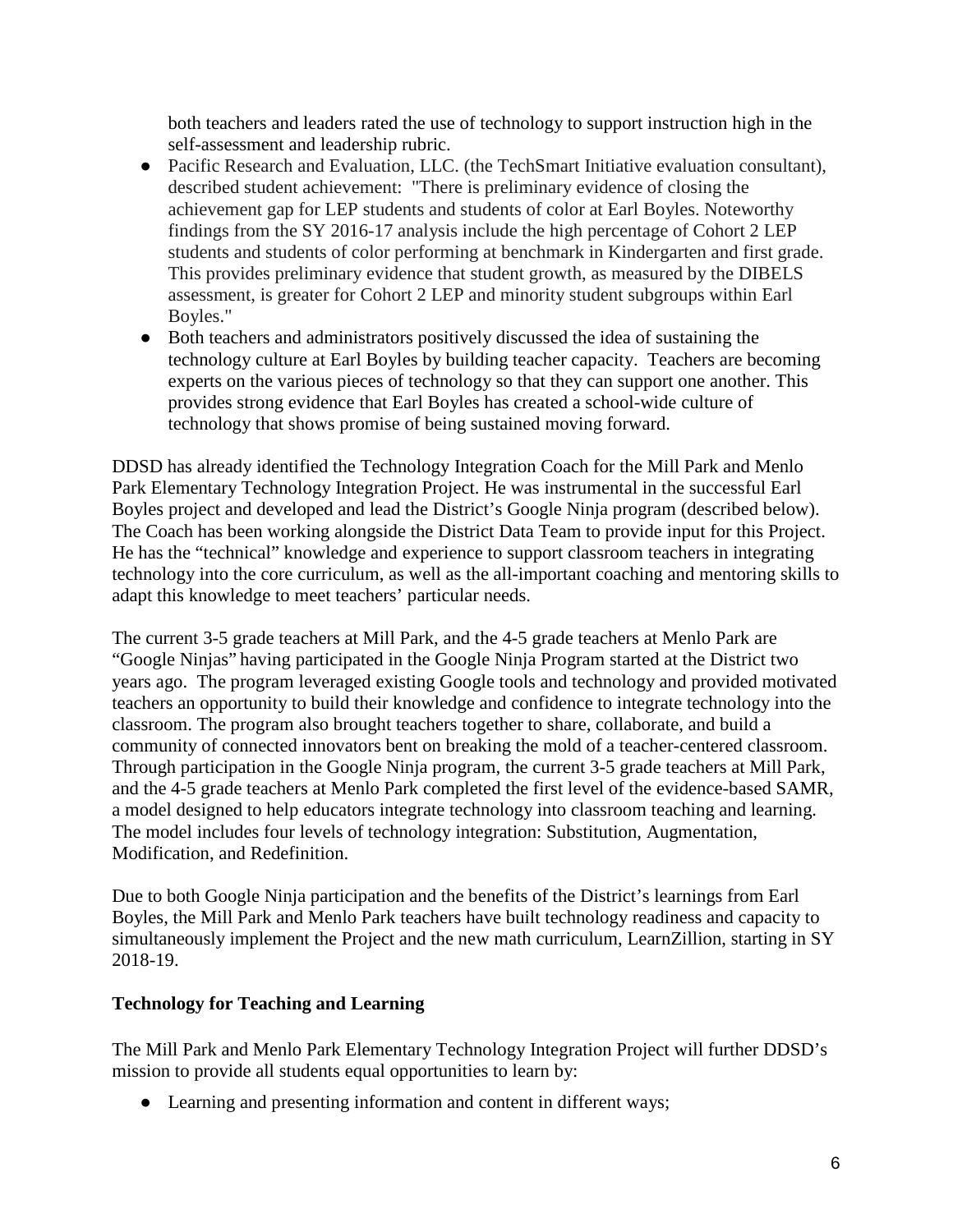- Differentiating the ways that students can learn and demonstrate what they know; and
- Stimulating interest and motivation for learning.

Technologies such as SMART Interactive Panels and Chromebooks create learning opportunities suited to children with a variety of learning needs. These can dramatically shift the way teachers create inclusive classrooms for typically developing children, as well as those who have special needs.

Classroom hardware, software, and curriculum will be in place for SY 2018-19. For Mill Park, this includes for the 3-5 grade classrooms, two ESL classrooms, behavior multi-grade classroom, and special education (SPED) classroom. At Menlo Park, this includes its 3-5 grade classrooms, one ESL classroom, one SPED classroom and three Structured Learning Program-Academics (SLP-A) classrooms, serving students with ASD and other cognitive disabilities). The Project addresses curriculum (Common Core Standards), interventions for struggling students, language support, and assessment. While the focus for this Project is math, other core areas listed below will also be addressed as a matter of course. Following are examples of how technology will be used:

## Math:

- Teachers, students, and parents can access the LearnZillion online resources.
- Teachers can monitor progress and differentiate lessons and assessments in real time.
- Teachers will be able to use the SMART Interactive Panel for interactive lessons hyperlinked directly to the online curriculum. Students will be able to manipulate graphics and images on the SMART Interactive Panel to demonstrate their learning.
- Students will be able to use Moby Max (math intervention) and other online supports through existing digital resources to practice appropriate level standards and skills.
- Students will use technology to access online inquiry based Common Core math resources and activities.

### Language Development Support:

- Students will create and present multimedia presentations using a variety of online tools such as Google Docs and Google Presentation.
- Teachers and students will access native language supports through Imagine Learning software.

Research shows that socioeconomic status affects language development and acquisition. Disparities in the development of language processing are among the most consistently found among children living in poverty, with decreases in vocabulary, phonological awareness, and syntax at many different developmental stages. Given Mill Park's and Menlo Park's demographics (92.6% and 75% qualify for Free/Reduced lunch, respectively, and 62% and 32% are Ever English Learners (ELL), respectively), academic support is needed to address both language development and acquisition. The District has chosen the Imagine Learning curriculum to meet this need. Imagine Learning is a research-based, standards-aligned, online learning program that builds core academic language skills, specifically targeting the needs of ELL students.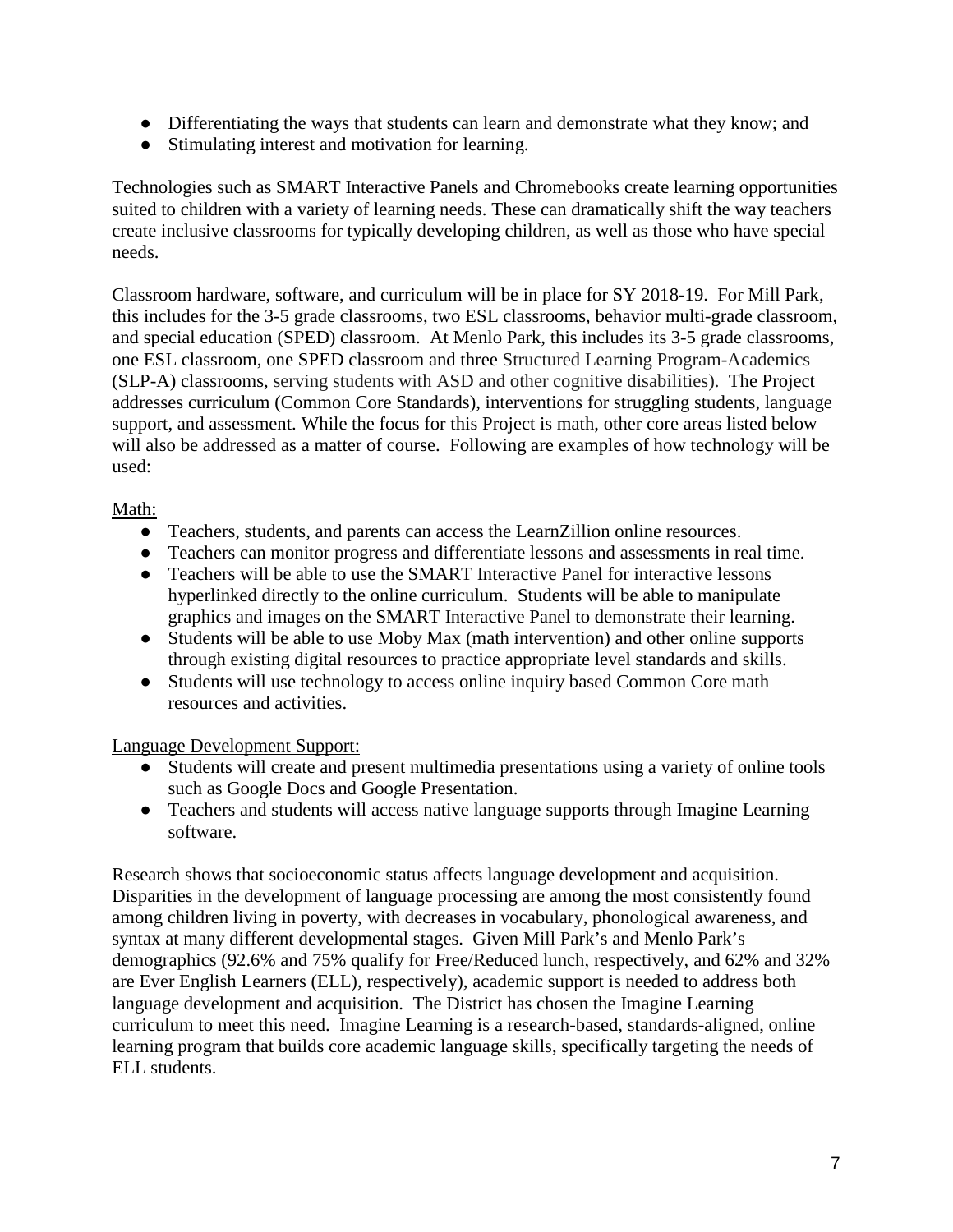Imagine Learning provides native language support in more than ten languages for Menlo Park's and Mill Park's bilingual students. Students will receive explicit, targeted instruction within an individualized learning path that continually adjusts to their needs. Engaging activities teach critical language and literacy concepts such as reading and listening comprehension, basic vocabulary, academic language, grammar, phonological awareness, phonics, and fluency. The language supports in this program will be used to help the students develop their mathematical discourse skills and to help them with the key mathematical practice of constructing viable arguments and critiquing the reasoning of others.

Supporting Students with Special Needs:

- Technology allows teachers to meet specific special education needs by adapting or modifying curriculum, instruction, or methods for expression
- Teachers can use multiple methods to present content, including: auditory features (increasing auditory perception, sound and voice production, decoding text and symbols); visual features (enhancement of text, picture perception, illustration to content knowledge); kinesthetic (apps that respond to movement); and tactile (drawing apps using finger sweeps or a stylus)
- Students can express their learning in various ways. Student expressions may include a variety of communication modes (electronic communication systems, eye gaze, video or audio clips demonstrating a student's understanding), student physical manipulation of tools (use of a stylus instead of a pencil, options for drawing, writing, voice or video in combination with written symbols to demonstrate knowledge), and demonstration across a variety of settings (1:1, small or large groups)
- Technology can increase student interest in activities and provide students with multiple ways to maintain their focus or effort toward learning, increasing self-regulatory skills. Technology can balance teacher-directed and child-directed activities and allow students in special education more choice and independence throughout the day. Teachers can vary the format for instruction and provide authentic, meaningful, and relevant activities that are differentiated for individual students based on their specific learning objectives. Technology also offers a variety of ways to address student needs in presenting material different sizes and formats based on visual and/or auditory deficits
- Technology supports flexible participation, which allows all students to engage in the classroom, even those with the most significant disabilities

### Technology use for blended, individualized and/or differentiated learning:

DDSD's longitudinal Smarter Balanced Math data shows an achievement gap with students of color, English Language Learners, Economically Disadvantaged students, and special education students. The District uses a Response to Intervention and Instruction (RTII) for reading and will expand these interventions to math to develop a comprehensive, multi-tiered, and standardsaligned strategy enabling early identification and intervention for students at academic risk.

RTII is an instructional framework that addresses problems early with students who show signs of academic weakness. Among its essential components are: high-quality education for all students; universal screening so that teachers can spot children who are struggling; targeted, research-based "interventions" of increasing intensity designed to help students improve in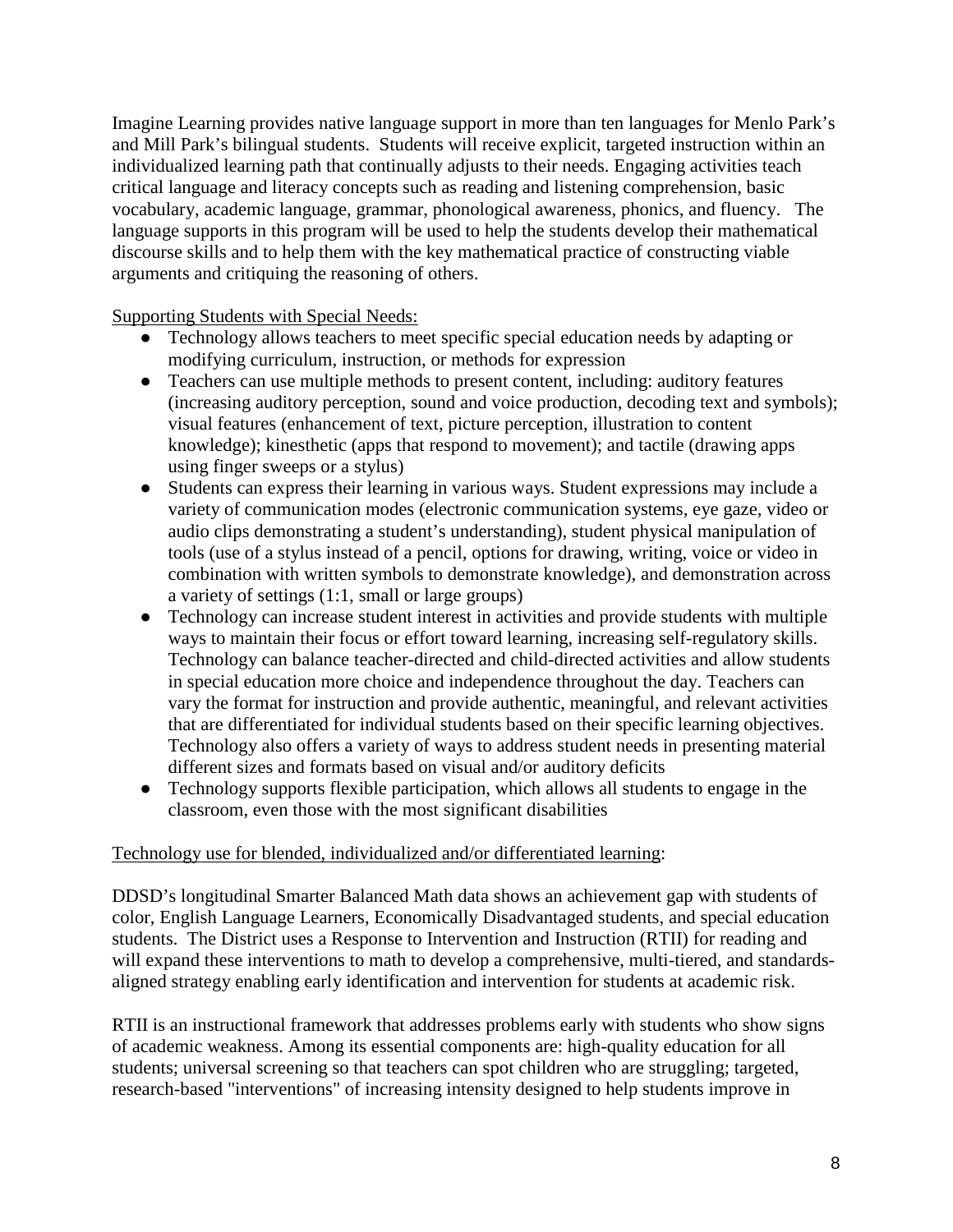problem areas; frequent progress monitoring so that teachers can see how well students are responding to the targeted interventions; and data-based decision-making based on the information gathered from that monitoring.

DDSD will implement a Universal Screener as a component of RTII, administered three times a year (Fall, Winter and Spring) to identify at-risk students and monitor their progress using the Math Inventory. The Math Inventory (MI) is a research-based, adaptive math assessment that measures math abilities and longitudinal progress from Kindergarten through Algebra II. DDSD will make instructional decisions using data from MI during our "100% and 20% schoolwide," (teachers look at data and planning interventions for all (100%) and those particularly at-risk (20%) in collaboration with specialists). The District is already using the MI at the middle school level and began using it at the elementary level in SY 2017-18. This helps provide a math assessment continuum through the grade levels.

Differentiated curriculum for students that need additional support is a component of the new math curriculum, LearnZillion. LearnZillion provides explicit guidance to teachers for differentiation on daily lessons. Each Key Concept in the curriculum is taught through a combination of three lesson types: Conceptual Understanding, Fluency/Procedural Skills, and Application Lessons to provide support for students below grade level. LearnZillion and the Eugene School District are working to translate lessons to Spanish. Once completed, DDSD will be able to access this as another way to provide support for ELL students.

Technology can be a critical tool in educating students with special needs through built-in tools that help teachers adjust and optimize learning to address support per students' Individual Education Plans (IEPs). Here are a few examples of how the Project will support students with special needs:

- The Technology Integration Coach and the District's Adaptive Technology Specialists will work together to deeply understand the differentiation component of LearnZillion and provide teacher professional development in this area.
- The RedCat provides students the ability to hear the teacher no matter where the teacher stands in the room. This helps students that have difficulty processing sound tone and volume as the RedCat specifically enhances the midrange sound so that the speaker sounds clearer.
- The Project includes Augmentative and Alternative Communication (ACC) applications such as Proloquo2Go, designed to ensure growth of communication skills and promote language development. It covers all users, from beginning to advanced, while catering for a wide range of fine-motor, visual and cognitive skills. ACC is an umbrella term that encompasses the communication methods used to supplement or replace speech or writing for those with impairments in the production or comprehension of spoken or written language.
- Chromebooks offer many features that can be customized to meet the needs of students such as Google's Talk to Text/Type screen reader apps.
- Tablets will be provided for students that need a touch screen and specific apps. Many tablets come with features that allow students with special needs to personalize their use. For example, a student with a mild to moderate visual impairment may be best served by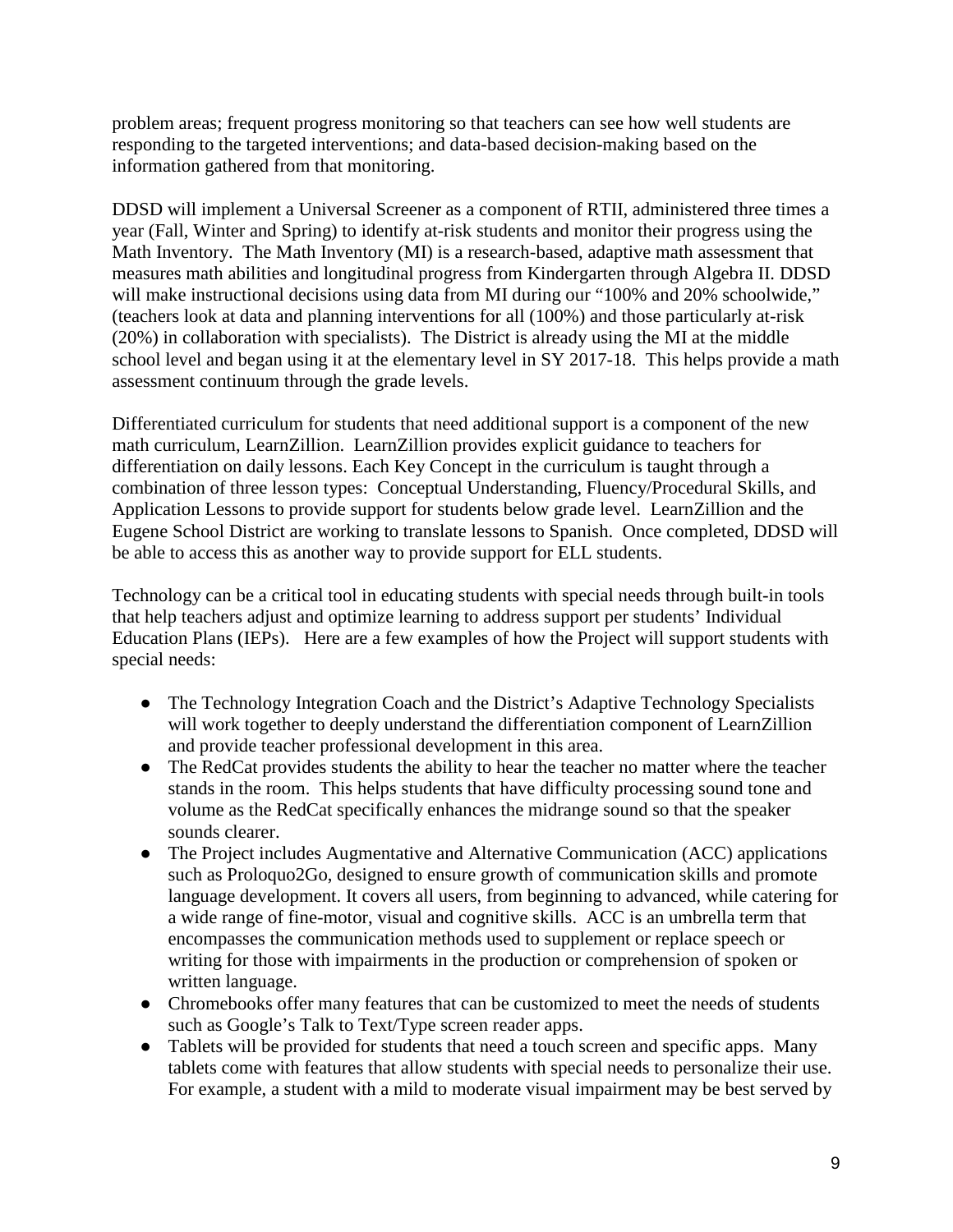double-tapping or dragging their fingers to magnify text and photos, whereas a student with a more severe visual impairment can have text read aloud. Students with hearing deficits can use captioning to experience audiovisual materials.

These capabilities allow students with special needs to learn without a special curriculum. They can consume, and learn, the same materials as their peers. Additionally, being on the same timeline and curriculum as their peers can help ensure students with special needs develop positive self-esteem and skills to succeed after graduation.

#### **Professional Development (PD)**

In the SY 2016-17 year-end survey for Earl Boyles, teachers described the extent to which the professional development increased their use of technology for evidence-based instruction, differentiating instruction, and analyzing and using data about student learning. Results showed that by the end of the grant, all but one new teacher reported using technology in each of these ways. This finding has guided the Project's professional development (PD) plan.

PD encompasses the training and support needed for the 18 pre-K-5 grade teachers, one multiaged behavior classroom, two Special Education learning spaces, three ESL learning spaces, and three SLP-A classrooms, to develop a visionary, sustainable community of learning, where they can explore effective instructional strategies in the classroom supported by new technology. Teachers need specific training in how to extend their knowledge of developmentally appropriate instruction to ensure that technology is used effectively. PD will support the teachers to use curricula, assessment tools, and classroom design concepts that utilize a wide range of technologies to engage the whole student and serve all students.

#### Role of the Technology Integration Coach

As mentioned earlier, DDSD has already identified the Technology Instructional Coach for the Project, who successfully integrated technology for the Earl Boyles TechSmart grant project. He brings a strong background in conducting ongoing PD during the school year as well as summer trainings. The Coach will play a pivotal role in classroom coaching, research-based instructional practices, modeling lessons, teacher mentoring, creating lesson plans that support Common Core and district adopted curriculum, and collaborating with staff. He will also work with Mill Park and Menlo Park principals and teachers to develop and implement a technology vision for the schools that will guide programming. Finally, the Coach will work with the principals to connect to parents, using the SUN after school program at each school as the vehicle, to engage them in their children's learning, per Outcome 3.

The full-time Coach will spend half of his time at each school working with teachers and staff to develop skills and habits in a dynamic, team-supported, individualized learning program. He will support teachers directly in the classroom, before and after school, and with "micro" trainings" for small groups of teachers during school (as supported by Substitute Release Time). Every Wednesday is late start for students when teachers meet in Professional Learning Teams (PLTs). These teams have an academic focus with an emphasis on student learning and success. Teachers work collaboratively to examine data about student learning and develop a plan to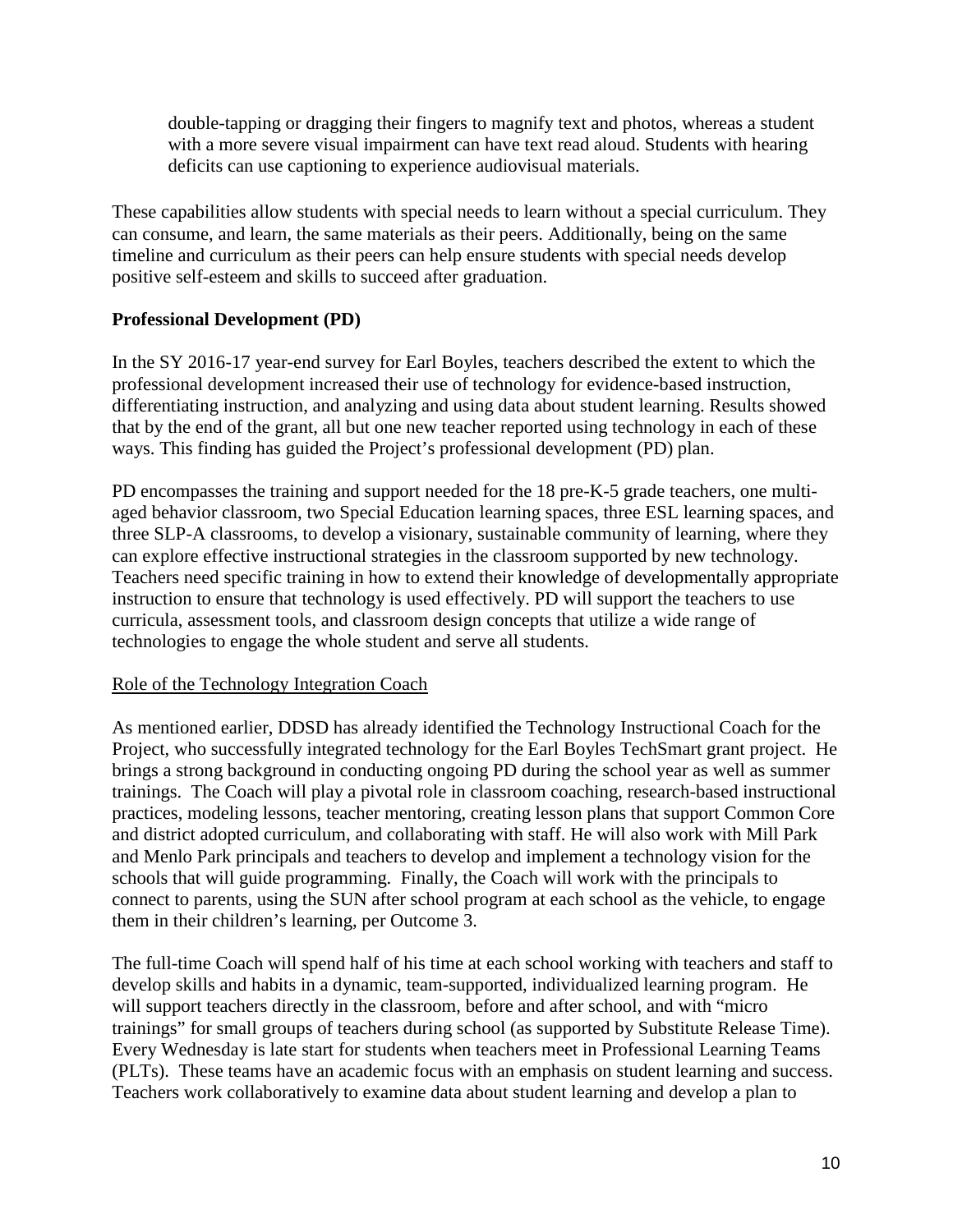address students' needs. Each week they will review curricula, technology implementation, student level data, and classroom design concepts. The Coach will schedule regular meetings with each PLT to provide them with training and support. By the end of the second year, the goal is for the teachers to be able to support each other.

The Coach will collaborate with the Mill Park Principal and Menlo Park Principal to address each of their school's instructional needs, including training when needed regarding the integration of technology. The Coach will serve as a consultant to building administrators and staff. Importantly, he will communicate with parents and other community members to promote the vision of technology-rich teaching and learning (see Section III: Project Partners and Beneficiaries).

As mentioned earlier under "Technology for Teaching and Learning," three times a year (Fall/Winter/Spring) students will take the Math Inventory (District Math Screener). This assessment helps identify students that are below grade level. These students are provided additional academic support, and retested every six weeks. Teachers meet in grade level data teams to discuss a student's progress. The Coach will attend these meetings to provide curricula and technology implementation support.

## Culturally-Responsive Teaching Practices

To help meet the academic and social-emotional needs of diverse students, the District embraced Culturally-Responsive Teaching (CRT) practices. Administrators, including principals, learned about CRTs at the annual summer Administrator Academy in 2017, and committed to:

- Having their school-based staff read "Culturally Responsive Teaching A Guide to Evidence-Based Practices for Teaching All Students Equitably," (Education Northwest, August 2016).
- Setting an expectation that all teachers will "Welcome students by name as they enter the classroom."
- Choosing at least one additional CRT Behavior to focus on in their school:
	- "Ensuring bulletin boards, displays, instructional materials, and other visuals in the classroom reflect students' racial, ethnic, and cultural backgrounds."
	- "Using students' real-life experiences to connect school learning to students' lives."
	- "Using 'wait-time' to give students time to think before they respond to your question."
	- "Providing students with the criteria and standards for successful task completion."
	- "Explaining and modeling positive self-talk.
- Connecting the CRT Behaviors to the Danielson Framework to ensure strong staff understanding of why the CRT Behavior is important for effective instruction and what it looks and sounds like in classrooms.
- Connecting CRT Behaviors to existing school-wide strategies so that teachers see relevance.
- Providing written and/or verbal feedback to teachers regarding above CRT Behaviors during principal walk-throughs.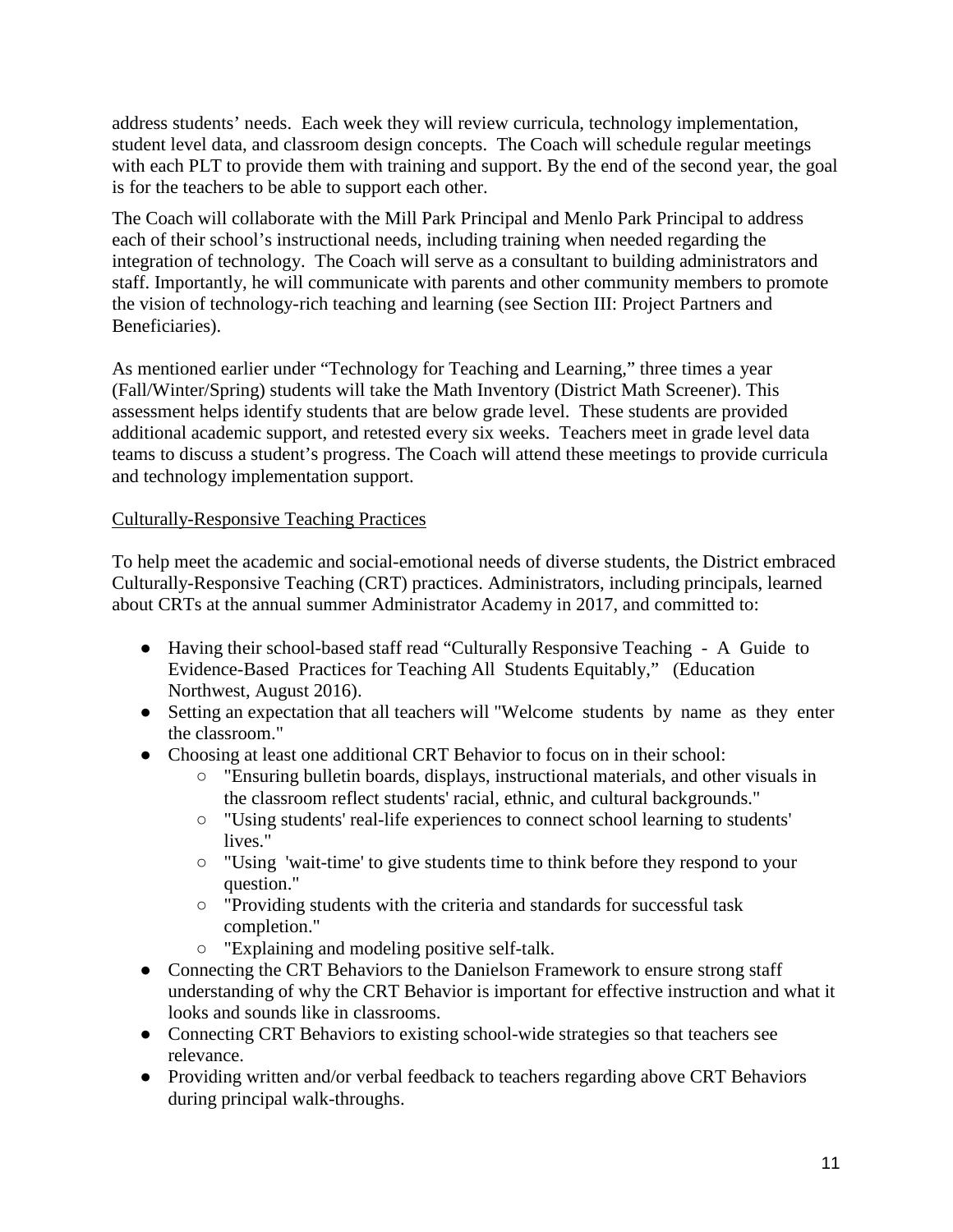DDSD will continue to focus on CRT strategies District-wide for at least the next three school years. The professional development model for CRT will continue, where administrators receive training in the summer and follow-up training throughout the year. They will work with the school leadership teams to implement CRT strategies in their schools.

## Professional Development (PD) Plan Overview

- Spring and Summer 2018: The Director of Curriculum and the Math TOSA will work with Principals and School Achievement Specialists (SASes) to develop the SY 2018-19 elementary math adoption implementation plan, timeline, and PD. SASes will play a key role as the main coordinator/ trainer of math PD in their school. The Curriculum Team will utilize the Train the Trainer model to maximize PD in each school while minimizing the amount of time teachers are out of their classrooms. SASes will receive math training from the LearnZillion and Imagine Learning companies and then train teachers and the Project Coach.
	- o The Coach will work alongside the SASes at both schools to provide technical support for accessing and using the online components of the LearnZillion curriculum and Google Classroom. PD will focus on building a strong foundation in the core curriculum and pedagogy for LearnZillion, especially since the teachers participated in the Google Ninjas program.
- SY 2018-19: Teachers will have ongoing job-embedded coaching and training utilizing DDSD's Professional Learning Team (PLT) structure (every Wednesday morning before the first class) and modeling and co-teaching with the Coach. PD will focus on technology integration, the new math online math curriculum LearnZillion, and Google applications.
	- o The Coach will train and support the Math TOSAs, provide hands-on training with classroom teachers, lead staff trainings, and lead PLT discussions. The Coach will also attend a local one-day PD conference (AcceleratED) focused on technology integration practices for education administrators, and a local two-day teaching and learning conference (IntegratED) focused on technology integration practices.
- June 2019: PD will focus moving teachers forward to the Augmentation and Modification levels of SAMR and more intense training for Google integration. Summers are an opportunity to train new teachers, if any, with adequate time to work intensively with the Coach.
- SY 2019-20: Teachers will continue with job-embedded coaching and training utilizing PLT structure and modeling and co-teaching with the Coach. PD will continue a focus technology integration and deeper learning of online math curriculum LearnZillion. The Coach will also attend AcceleratED and IntegratED.
- June 2020: PD will focus on moving teachers to the Redefinition level of SAMR.
- SY 20-21: Teachers will continue job-embedded coaching and training utilizing PLT structure and modeling and co-teaching with the Coach, with a focus on the strengthening technology integration and math instruction. The Coach will also attend AcceleratED and IntegratED.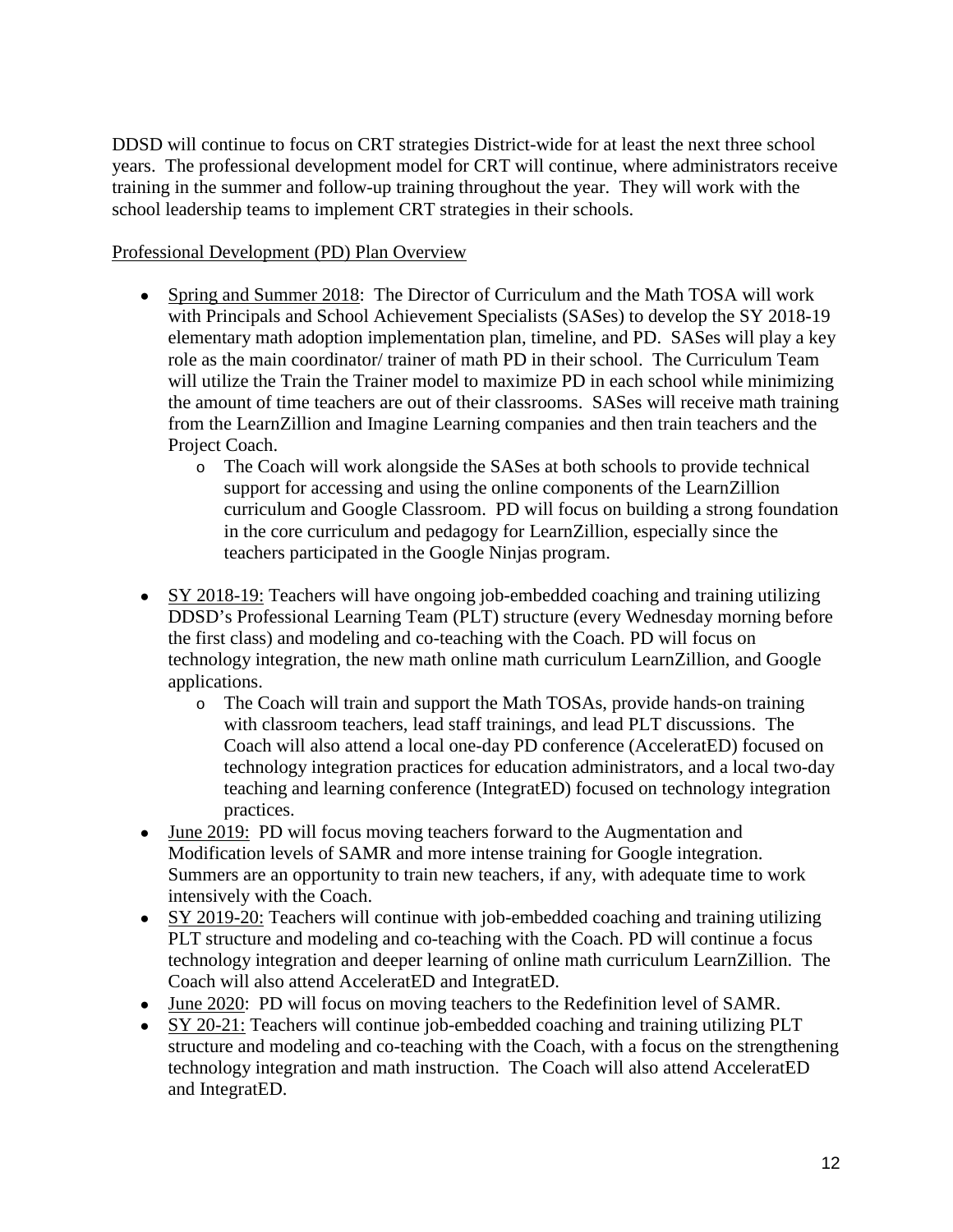## **Desired Project Outcomes**

Outcomes align to the Project's three goals: To increase student achievement in the area of mathematics, as measured on the All Hands Raised student success indicators of 8<sup>th</sup> Grade Math and 9<sup>th</sup> Grade Credit Attainment; to close the achievement gap of underperforming student groups, with a focus on historically underserved populations; and to increase parent and family involvement by providing opportunities to acquire necessary information, knowledge, and skills to support their children's education at home and at school.

The Project aims to close the achievement gap in math and support long-term academic achievement. Investing in and creating measurable outcomes for teacher proficiency are central to achieving the academic performance objective for students.

## Project Outcomes:

- 1. Increase competency of teaching staff to integrate use of technology to support instruction
- 2. Teachers identify effective instructional practices and develop materials to share with other teachers during PLTs and for purposes of sustainability
- 3. Parents become more engaged in student learning (see "Qualifications and Duties of the Identified Technology Integration Coach" and Project Partners and Beneficiaries)
- 4. Improve student outcomes as measured by achievement in Math and English Learners' progress to close the achievement gap

# **II. PUBLIC BENEFIT**

As described in Section I: Project Purpose, DDSD knows that on-track status is a major indicator of student success and graduation. The District's aim is to align efforts vertically, from elementary to high school, to ensure students are on-track. Now that practices are in place at the high school and middle school levels, it is an opportune time to focus on the elementary level, with a specific focus on math proficiency and boosting supports for historically underserved students. DDSD seeks to improve elementary math instruction through a new curriculum, LearnZillion, reinforced with student-centered and inclusive technology and curriculum, ongoing PD, and parent engagement.

Mill Park and Menlo Park will share best practices, lessons learned, and trainings with other schools in the District, as well as other schools outside of the District. In this way, financial resources, including from MHCRC, ODE, and other funding sources, will be optimized and benefit as many students in the region as possible. The overall benefit to the community is ensuring that our students are on track to graduate so they are best prepared for college or careers. If students graduate and then earn a living wage, they will contribute to a healthy local economy that retains its residents, e.g. through increased likelihood of homeownership, and benefits from their earning power.

# **III. PROJECT PARTNERS AND BENEFICIARIES**

Beneficiaries of this project include teachers, students, and students' families. Teachers provided input for the LearnZillion math curriculum, and have expressed enthusiasm for the supplementary technology integration and professional learning. A significant part of the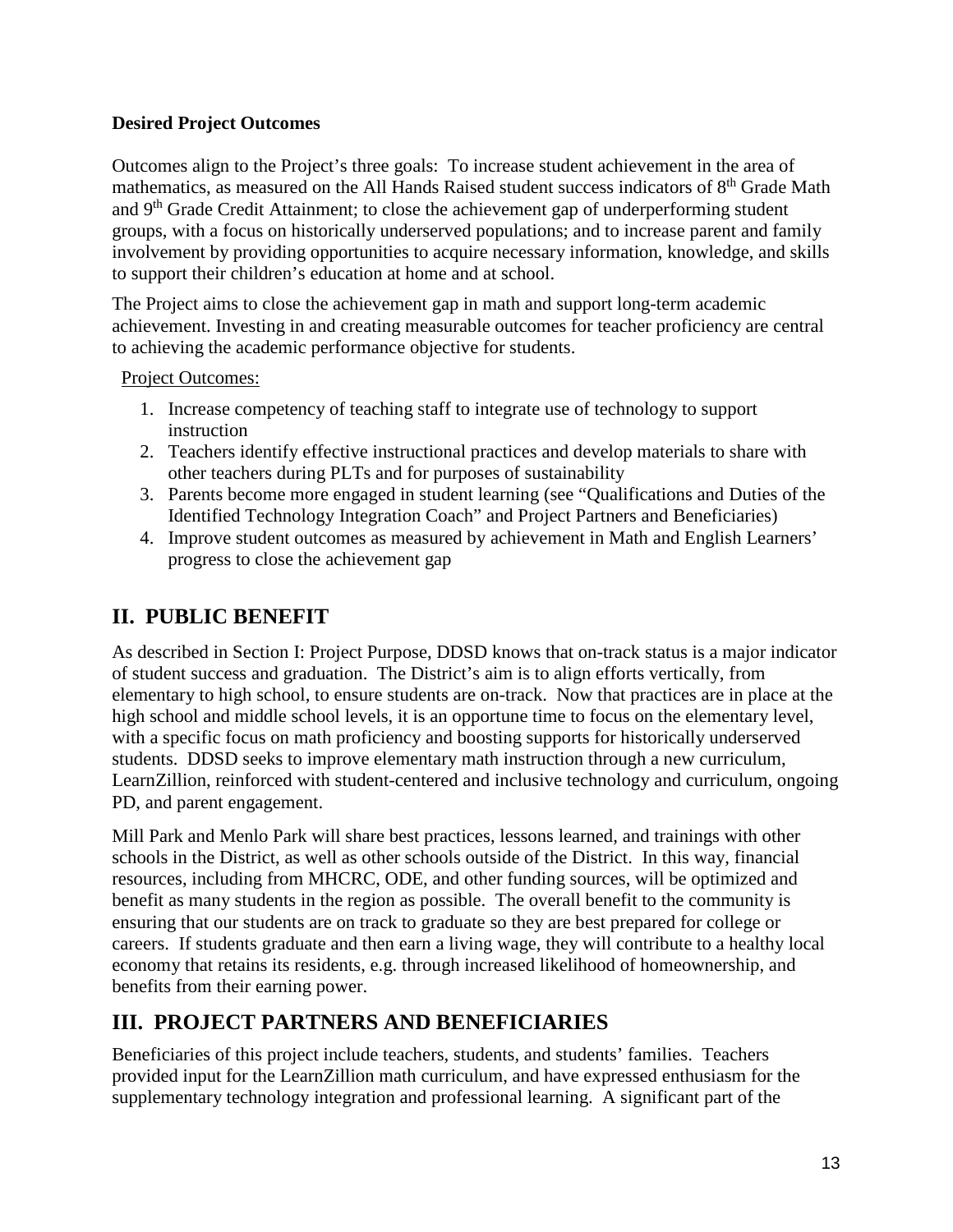principal's role will be to work closely with teachers to develop the training schedule and priorities for topics and approaches, as well as a school vision for integrated technology; the Coach will assist in these efforts. The Principals will also be working from the beginning of the project to engage parents, including through groups and the SUN after school program. DDSD's vision for teachers is that they will work collaboratively to share their knowledge with, and mentor, their peers, as well as help to establish a culture of technology integration in the District.

DDSD's vision for students is proficiency in math, especially for underserved groups, as well as pride in a school that invests in their learning by taking necessary steps to ensure it has adequate resources to help all students succeed. The SY 2016-17 report from Earl Boyles revealed that students are taking more ownership of their own learning. Parents were impressed with their children's ability to show their learning and communicate that to their parents.

The District Data Team worked extensively during the last two school years to identify District Key Performance Indicators (KPIs), as described on page 2. Outcomes of the Team's work include researching and identifying a new math curriculum as well as guiding the design of this Project to replicate the Earl Boyles technology integration project at more schools within the District. They gleaned lessons learned from PRE's final report on Earl Boyles; identified a qualified staff person to serve as the Coach; and solidified project implementation and details with input from the Principals at Mill Park and Menlo Park. The District Data Team's role will be to support the project in a variety of ways, including helping to disseminate information to other stakeholders, and prioritizing equity through District policies and practices.

Parents and families are both partners and beneficiaries. Parent engagement in their children's education can be a meaningful and even significant factor in student success, but in communities like David Douglas, parent engagement with the classroom, school, and education materials is often limited by time, transportation, language and cultural barriers or simply different approaches to education than what might be seen in a school district where parents have more resources. The aim for family engagement is to be strategic, student-centered, and data-driven, the most effective type of engagement.<sup>[5](#page-13-0)</sup> With that in mind, DDSD will consider students' academic needs, set high academic expectations, consider parents' needs (e.g. time, language) and involve parents in making progress together toward student academic success.

DDSD knows from its technology integration at Earl Boyles that teachers have acknowledged they are more in touch with parents than ever before because of technology. To make progress toward engaging parents as our project partners, DDSD will use a variety of approaches, including trying those we used in our previous technology integration work at Earl Boyles that we found to be successful. Teachers and students will use Chromebooks during parent conferences to show parents how their children learn and succeed in the classroom. Teachers will also send short videos as text messages to keep parents updated on classroom activities on a day-to-day basis. Sharing videos increases parent connection with their child's learning and with the school's education approach, especially when language or cultural barriers exist. Clear, visual assessment tools, such as short videos of a child's ability to perform a task, can literally help a parent see how their son or daughter is developing in the classroom.

<span id="page-13-0"></span><sup>5</sup> [http://surveydata.wested.org/resources/S3\\_WhatWorksBrief9\\_FamilyEngagement\\_final.pdf](http://surveydata.wested.org/resources/S3_WhatWorksBrief9_FamilyEngagement_final.pdf)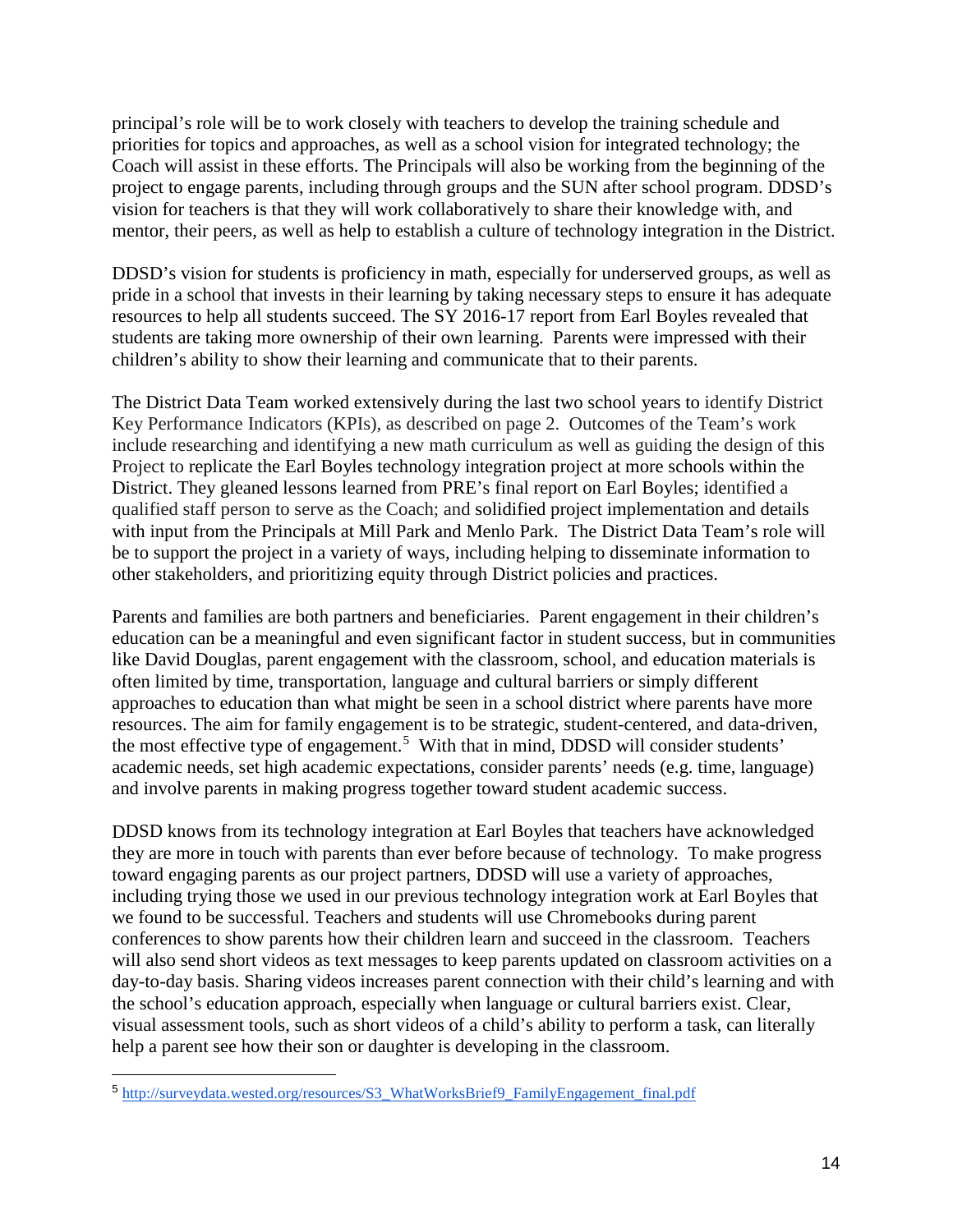Other tools might include classroom blogs and the use of applications like Seesaw and Classroom Dojo, which has a translation feature, where teachers share updates with parents who can view and comment on their child's progress. Teachers have also begun using classroom Facebook or website pages as well as Twitter.

One strategy used at Earl Boyles was focusing on technology during parent nights through the SUN after school program. Parents could view their child's closed caption videos in Spanish, or look for employment online while familiarizing themselves with Chromebooks, the same technology their children were using. At Mill Park and Menlo Park, this will be replicated, including through the SUN after school program, but with a focus on math. DDSD envisions the SUN program as being an important partner in this project, fulfilling the role of a culturally responsive "bridge" between families and the school. The current SUN program provider at both schools is Immigrant and Refugee Community Organization (IRCO), a non-profit community partner who is representative of the culturally diverse student and family population at David Douglas. Through SUN, schools host after-school and summer activities targeting children in need of academic achievement, as well as their families, who are often economically disadvantaged and in need of community support services.

SUN is a partnership between school districts like David Douglas, Multnomah County, the City of Portland, and community non-profits such as IRCO. Examples of activities include Juntos Aprendemos, Latino Network, AKA Science, Chess for Success, Family Nights, Back to School Nights and a food pantry in partnership with the Oregon Food Bank.

# **IV. IMPLEMENTATION PLAN**

The DDSD Curriculum Director, Equity Director, Technology and Assessment Director, and Earl Boyles Technology Integration Coach collaborated to develop the Project Implementation Plan**.** 

# **See Attachment A: Implementation Plan**

# **V. EVALUATION PLAN**

Evaluation is an integral part of the overall Project design, and is seamlessly tied into ongoing evaluation of student development and performance. The Project evaluation design includes formative and summative evaluation activities that will play a key role in the project activities. The formative elements will measure progress toward the project goals and enable improvement and adjustment over time. The summative components of the evaluation will assess project effectiveness. The District will work with Pacific Research and Evaluation (PRE) to collect and analyze data.

DDSD will use the MHCRC TechSmart logic model to guide its evaluation and enable staff to monitor whether their activities are effectively supporting students. The following summarizes evaluation outcomes, research questions, and data collection strategies and methods: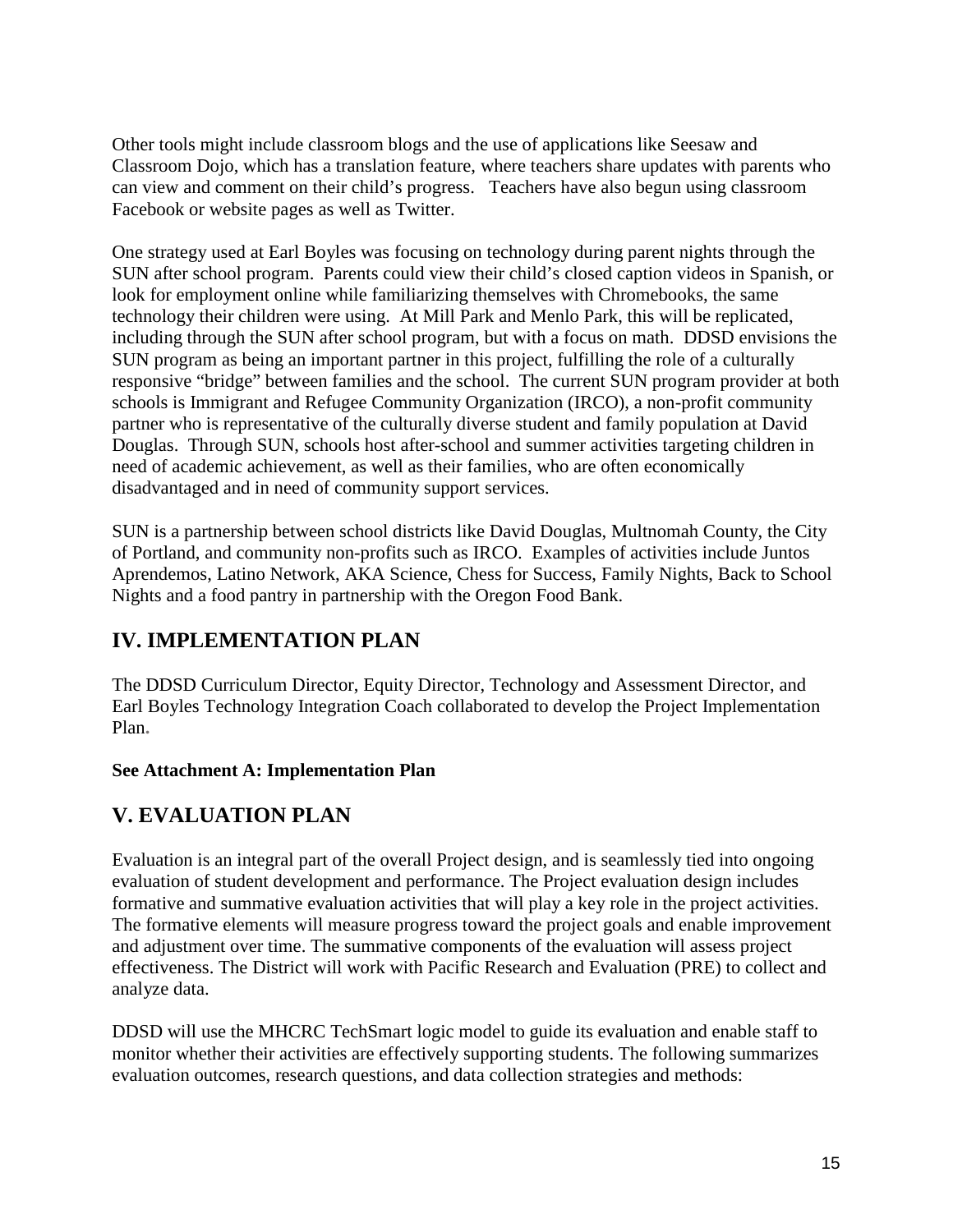# **Outcome 1: Increase competency of teaching staff to integrate use of technology to support instruction.**

Evaluation Questions**:**

- To what extent do teachers report that professional development has improved their knowledge, skills, and practices?
- Are effective supports in place for classroom teachers for use of technology in the classroom?
- Are teachers confident in their ability to transform their instructional techniques with the support of technology?

Data to Be Collected:

- Teacher perceptions of the usefulness of PD
- Self-report knowledge gain in PD
- Impact of the PD on staff confidence to apply content from the PD to classroom instruction
- Hours of PD provided recorded and organized by type and participating teachers

How Data is Collected and by Whom:

- Teacher pre-post surveys (PRE)
- Teacher interviews (PRE)
- Principal Observations (DDSD)
- Walkthroughs (DDSD)

# **Outcome 2: Teachers identify effective instructional practices and develop materials to share with other teachers during PLTs and for purposes of sustainability.**

Evaluation Questions:

- Is technology being used to transform the nature of teaching and learning?
- Are new instructional practices emerging?
- Are teachers sharing materials and practices with other teachers during PLTs?

Data to Be Collected:

- Teacher self-report use of technology to identify promising instructional practices
- Teacher reports of shared materials and practices
- Principal reports of promising instructional practices

How Data is Collected and by Whom:

- Teacher pre-post surveys (PRE)
- Teacher interviews (PRE)
- Principal observations (DDSD)
- Walkthroughs (DDSD)
- Leadership interviews (PRE)

# **Outcome 3: Parents become more engaged in student learning**

Evaluation Questions:

- Are parents increasing their use of digital tools such as student videos, student texts, classroom communications (blogs, Facebook, Twitter, YouTube), and parent apps?
- Are parents using online resources from LearnZillion?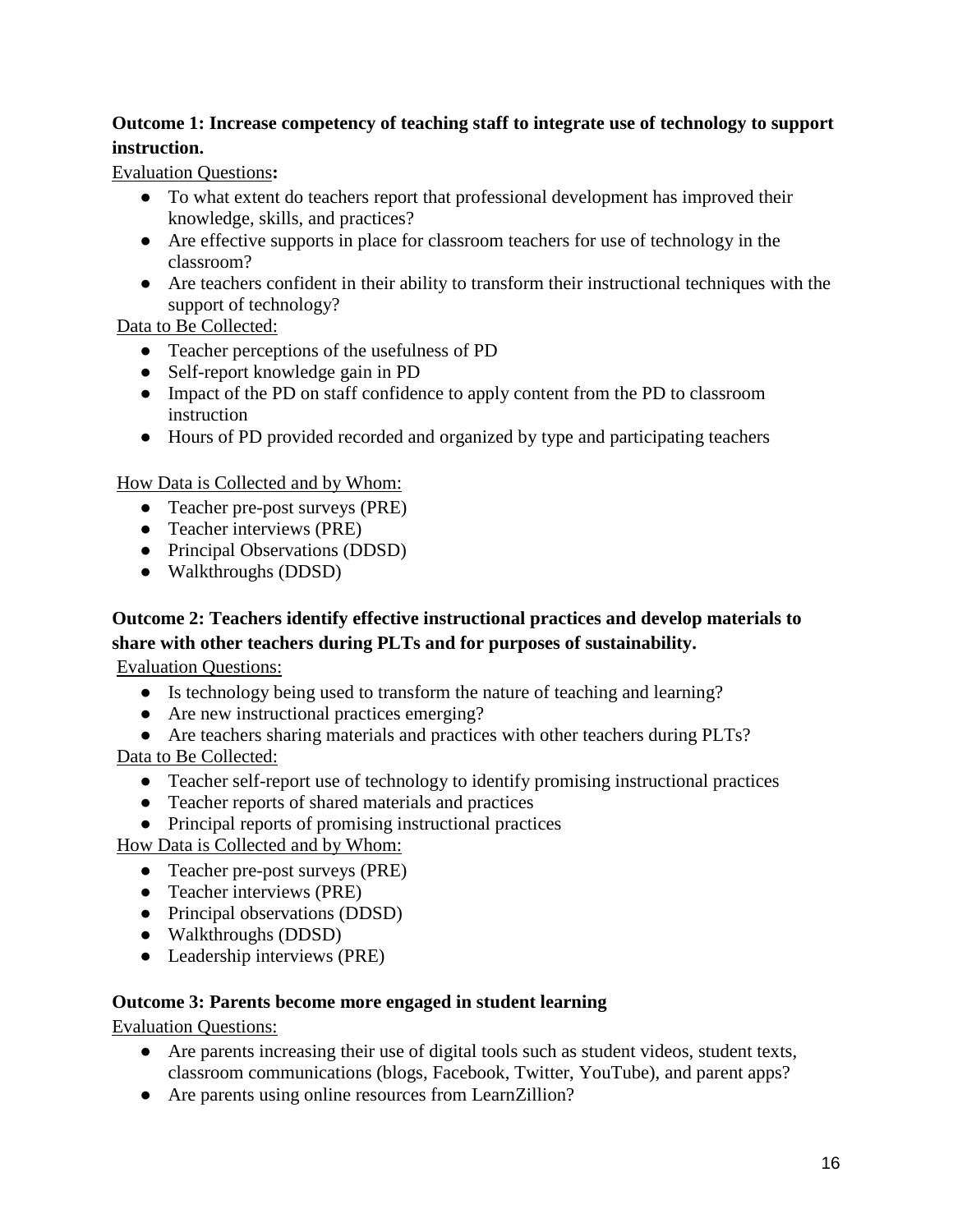● Is the increased use of digital tools and applications impacting parent engagement in student learning?

Data to Be Collected:

- Teachers perceptions of parent engagement
- Teacher reports of parent use of digital tools
- Parent self-report use of digital tools
- Parent self-report engagement level in student learning

How Data is Collected and by Whom:

- Family perception surveys collected annually via online survey
- Attendance sign-in sheets for family engagement events
- Teacher pre-post surveys (PRE)
- Teacher interviews (PRE)
- Leadership Interviews (PRE)

## **Outcome 4: Improve student outcomes as measured by achievement in Math and English Learners' progress**

- 4a: For SY 18-19, 3rd, 4th and 5th grade students will demonstrate one level of growth on the Report Card as measured by the Smarter Balanced Assessment
- 4b: For SY 19-20, 3rd, 4th and 5th grade students will demonstrate one level of growth on the Report Card as measured by the Smarter Balanced Assessment
- 4c: For SY 20-21, 3rd, 4th and 5th grade students will demonstrate sustain a Level 3 and meet the Oregon's Math Target of 47% on the Report Card as measured by the Smarter Balanced Assessment
- 4d: During every year of the grant period, all student groups will show at least a Level 3 *growth* as measured by the School Report Card to close the achievement gap

Evaluation Questions:

- Is the technology integration project impacting student achievement in Math?
- Is the level of student achievement in Math increasing during each year of project implementation?
- Is the technology integration project having a positive effect on closing achievement gaps for historically underserved students?
- What technology-supported instructional practices are most effective in increasing student achievement and closing achievement gaps?

Data to Be Collected:

- Math achievement data
- Teacher perceptions of student learning
- Integration coach and administrator perceptions of student learning
- Family perceptions of student learning

How Data is Collected and by Whom:

- State SBA assessments in grades
- ODE Accountability School Report Card
- Teacher pre-post surveys (PRE)
- Teacher interviews (PRE)
- Leadership Interview (PRE)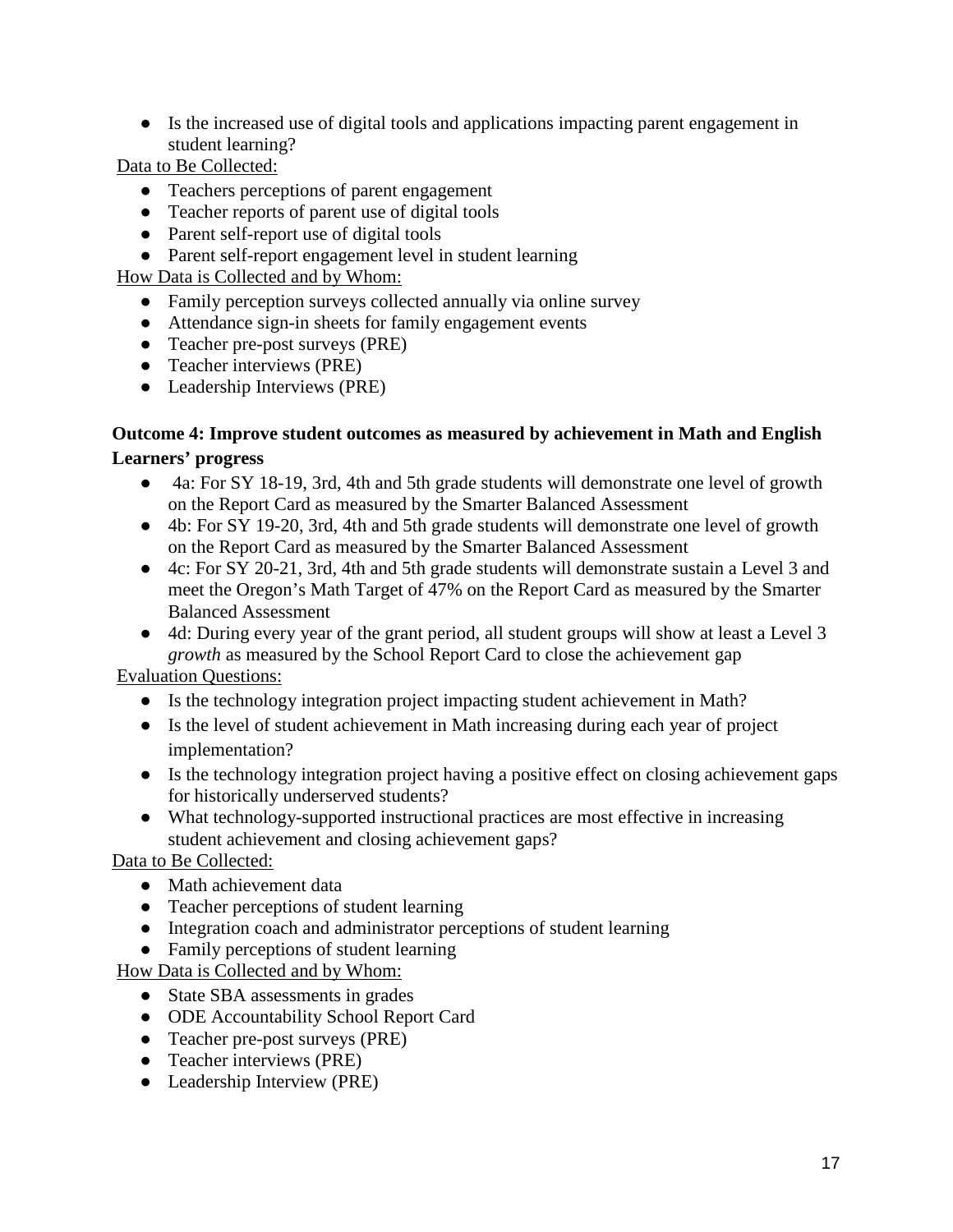# **VI. TECHNICAL DESIGN**

The technical design for the Project mirrors that of DDSD's previous grant for Earl Boyles Elementary. Technology includes equipping 18 3-5 grade classrooms and nine classrooms serving a variety of ELL and SPED student needs.

As a Google Suite, "G Suite" school district, the District uses Chromebooks to allow students to have their own unique user accounts, which they can access from any device that they sign into. Each student will have a Google account and access to Google Classroom, Google Docs, Google Presentation, and Google Spreadsheets. These collaborative tools will be shared between students, teachers and parents. G Suite also makes it easy to manage devices. There is no need to purchase a third party Mobile Management software as it comes with the Chromebook. Chromebooks are able to access the online math curriculum, LearnZillion, including online resources and online assessments.

The new SMART Panel is an updated SMART board. The SMART Panel puts everything teachers need in one place, available at the touch of a finger without the need for a projector. The embedded computer offers one-touch access to the robust SMART Learning Suite applications for interactive lessons, game-based activities and online co-creation.

The RedCat all-in-one classroom audio system with a flat-panel speaker design and wireless teacher microphone delivers highly intelligible speech that is evenly distributed everywhere in the room. Classroom Audio Technology effectively enhances listening and learning environments for all students. The ability to communicate to all students at once without projecting one's voice saves energy for the teacher, and communicates to the class that this a calm, focused environment conducive to learning.

The District will provide the following for the Project:

- New Teacher Macbook Laptops
- LearnZillion Curriculum including online components and assessments
- Google Classroom and Google Suite (G Suite) tied to Student Information System
- MobyMax online resources for math and language
- Google Suite and classroom resources from Alice Keele: Purchased in 2017-18
	- 50 Things You Can Do with Google Classroom
	- 50 Things to Go Further with Google Classroom: A Student-Centered Approach

The MHCRC grant will provide the following for the Project:

- 780 Chromebooks for 3rd-5th grade classrooms:
	- 18 3rd-5th grade classrooms
		- 3 ESL classrooms
		- 2 SPED classrooms
		- 1 Behavior multi-grade classroom
		- 3 SLP-A classrooms
- 75 Tablets (iPads/Androids) for Menlo Park SLP-A classes (25/classroom x 3 classrooms)
- 27 Chromebook carts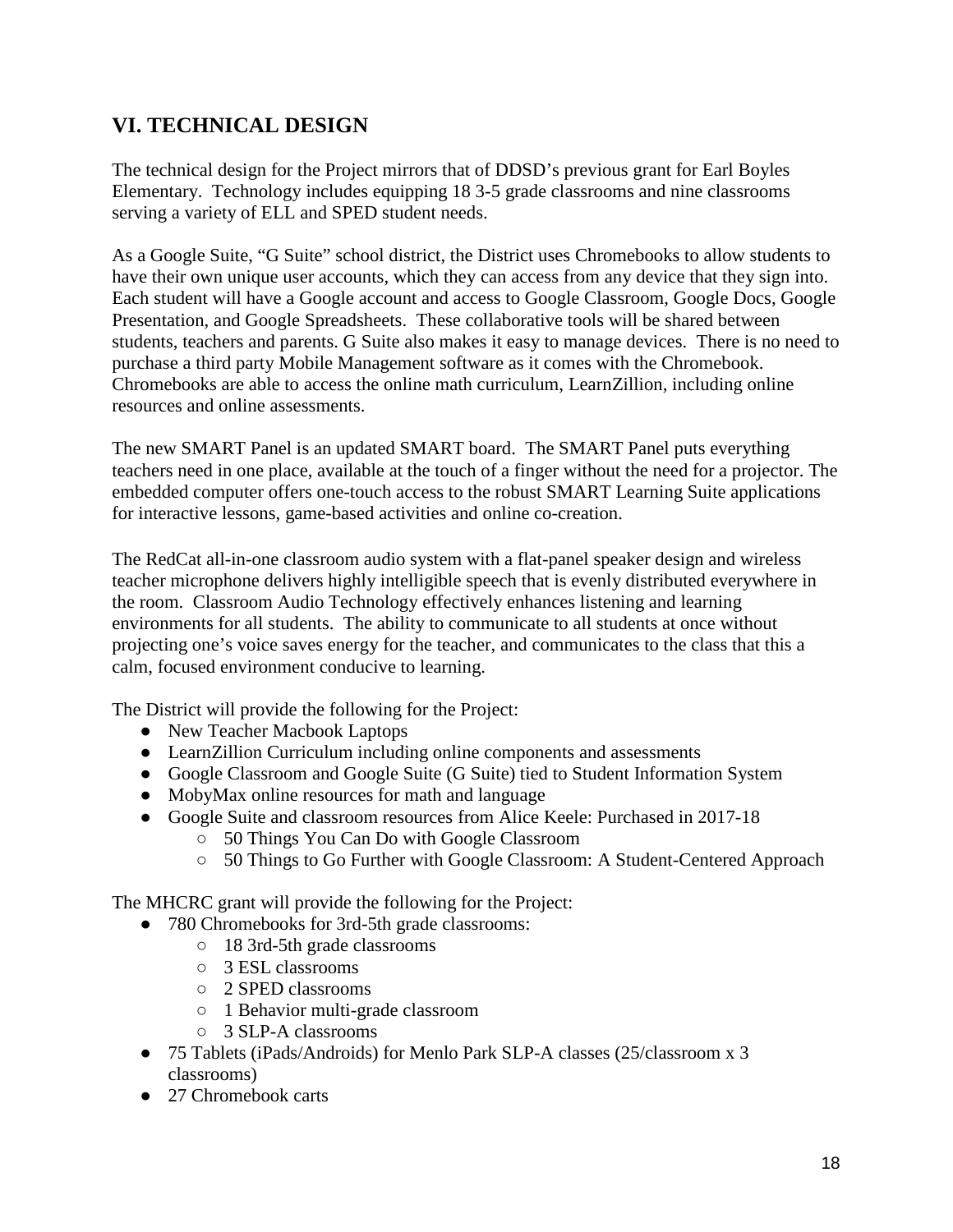- 2.565 Headsets for Chromebooks w/ mic
- 375 Headsets for Chromebooks without mic
- 27 SMART Interactive Panels (Updated SMART Board) with 27 stands
- 53 SMART Interactive Learning Software
- 27 MacBook to SMART interactive panel cables
- 27 RedCat All-in-one classroom audio system with a flat-panel speaker design and wireless teacher microphone
- 2 Site Licenses/year over 3 years for Online Language Development software (Imagine Learning).

### School Level Technology Support

Each elementary school has a School-Based Technology Support Assistant. This position provides supervision and computer instruction to students with and without direct supervision from the classroom teacher. Computer lab instruction supports classroom instruction by utilizing District-approved software applications. These staff are responsible for teaching the District's Digital Citizenship curriculum.

During SY 2016-17, the Earl Boyles Technology Integration Coach provided the Technology Support Assistants training in classroom technology management and technology curriculum integration, which will continue at Mill Park and Menlo Park schools in support of the Project.

### Equipment Maintenance and Upgrade

The District Information Technology staff will order, inventory, setup, and deploy Project technology hardware and software, and provide ongoing support and maintenance. As the technology ages, the District will replace it.

# **VII. ORGANIZATIONAL CAPACITY**

DDSD will have success integrating technology into Mill Park and Menlo Park elementary classrooms because of the leadership and resources it has in place and its prior experience at Earl Boyles integrating technology. Along with other capacity previously described, DDSD Superintendent Ken Richardson serves on the All Hands Raised Leadership Council, which maintains cross-sector dialogues and champions the work in the community and within members' own organizations.

Derek Edens, Director of Technology and Assessment, oversees the DDSD Technology Department. This includes all aspects of technology from infrastructure to educational technology resources to policy. The Technology Department applied and received multiple year eRate Category 2 funding. This provided funding for network and wireless hardware upgrades so that the technology infrastructure was robust enough for 1:1 classroom technology integration. He and his team were involved with the 6-12 online curriculum adoption and technology implementation for science, social science, language arts, and world languages. This included the implementation and deployment of over 6,000 student devices. Derek and team were also involved with the MHCRC technology grant at Earl Boyles Elementary.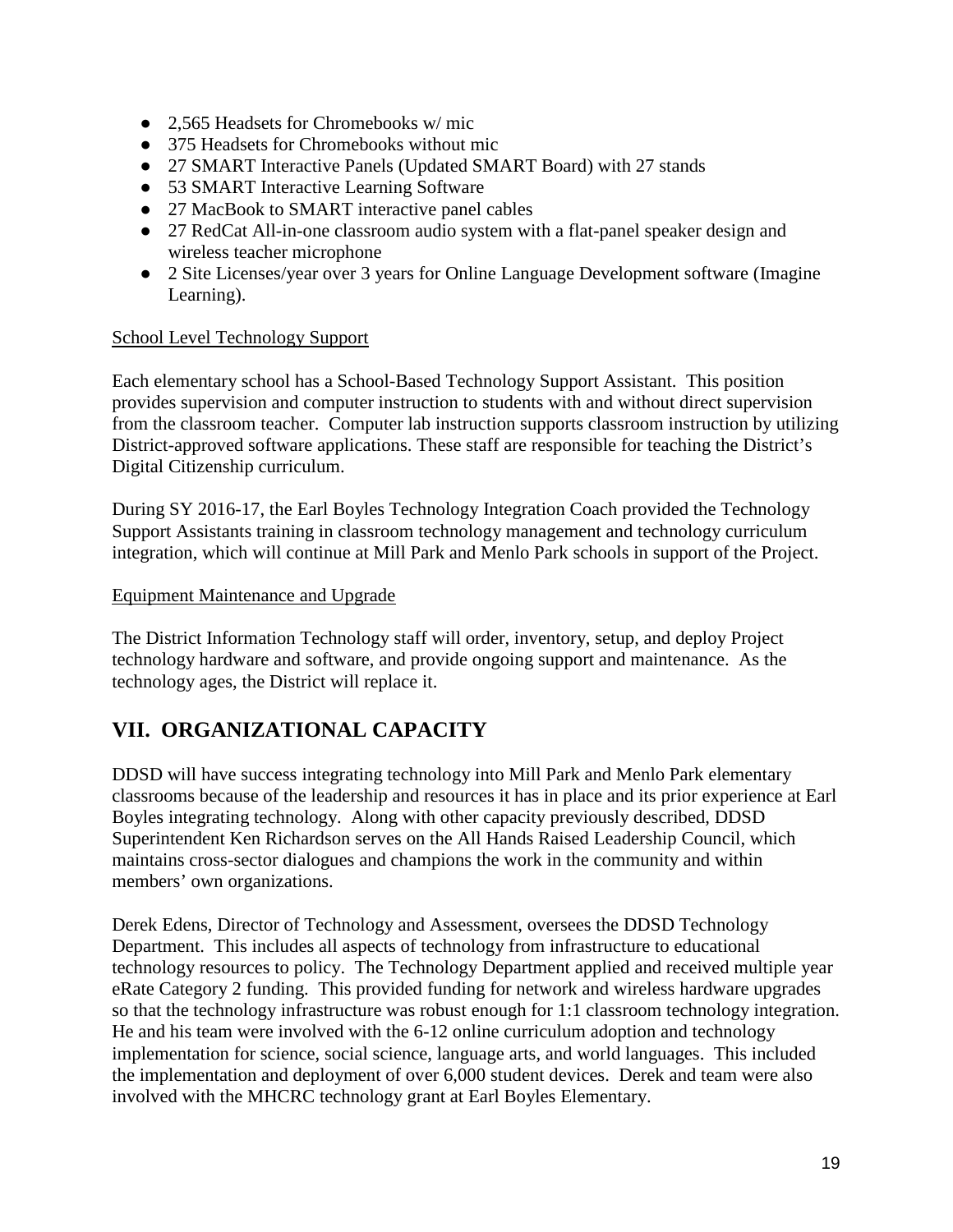Brooke O'Neill, the Director of Curriculum, helped to develop the Implementation Plan. Ms. O'Neill and the David Douglas School District are recipients of the Excellence in Curriculum Leadership Award by the Oregon Association of School Executives (OASE). Ms. O'Neill organized the District's teachers into Professional Learning Teams (PLTs) at each of the schools. The teams were formed to increase student achievement by looking at proficiency-based reporting. Resulting from this effort are the one-hour, district-wide late start every Wednesday morning for review of assessment data and related instructional strategies. Ms. O'Neill also worked closely with Derek Edens and the Technology Department to implement the online curriculum and technology described previously. The Curriculum Department and the Technology Department are in lock step when it comes to providing online curriculum, resources, and technology for the classroom.

Principals Bob Stelle at Mill Park Elementary and Kellie Burkhardt at Menlo Park bring years of experience leading and overseeing high quality instructional practices at their schools and is dedicated to closing the achievement gap, as well as using the SUN after school program as a platform to strengthen parent engagement.

## **District Equity Work Plan**

As part of the District's goals for 2017-2020, DDSD has begun developing an Equity Plan to increase culturally and linguistically diverse educators and administrators as well as expand efforts to incorporate educational equity into policies, procedures, and classroom practices. A new School Board Equity Committee has been formed to engage in a permanent and ongoing Board-level examination of the District's current policies, practices and procedures relating to racial equity. Voting members of the Committee will be appointed from among District families, community-based organizations, students, teachers, administrators, and other school-based staff.

# **VIII. REPLICABILITY**

Key project staff, including the Director of Technology and Assessment, Technology Integration Coach and the principals, will engage in a collaborative process to guide teachers in developing a school vision for integrated technology, and a plan to support peer learning and mentorship. The process will help teachers increase their comfort levels, instill belief in their ability to create tech-integrated lessons, and ultimately foster leadership in this area. Nurturing this leadership will sustain technology integration efforts leading to successful replication in other schools in the district and in other school districts outside of David Douglas.

The Project allows for the Coach to split his time equally between Mill Park and Menlo Park so that more classrooms may benefit from the experience of a structured introduction to technology integration that includes Chromebooks, training sessions, coaching, and the opportunity to try new techniques throughout the year.

Mill Park and Menlo Park teachers will identify the resources, teaching tools, and activities that have been most effective for their own learning and classroom instruction. These best practices and guidelines will be made available to the newly identified classes in the third year, as well as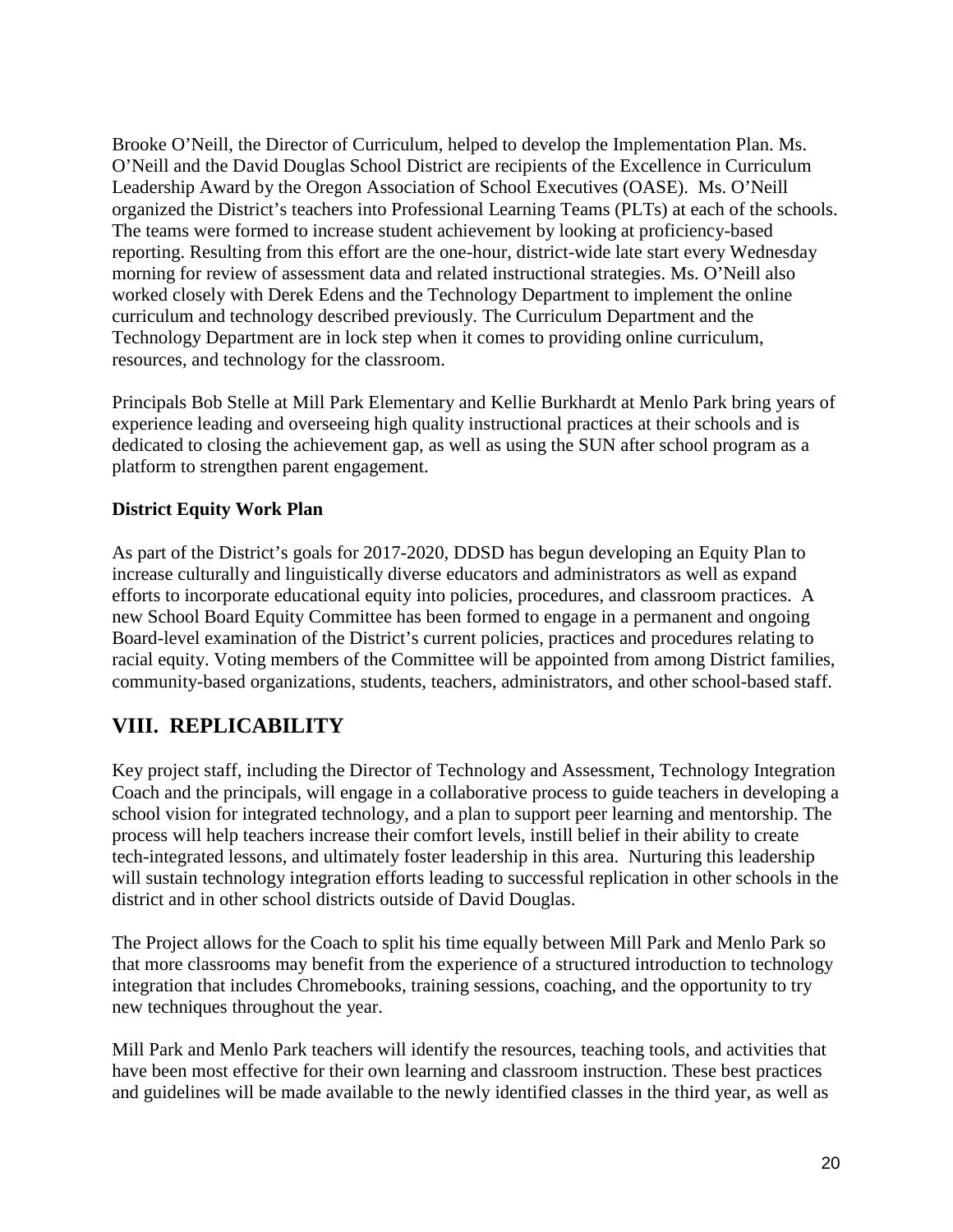other school districts outside of David Douglas. Some examples of how DDSD might disseminate this information, and make it available for new teachers in the District, or more teachers at other districts, include through teacher-made "How To" vignettes and creating an online repository of lessons and techniques learned through the grant (this is referred to as Knowledge Base in the timeline).

At the administrative level, an example of an opportunity for sharing lessons learned internally across the District include at District-wide principals' meetings, as was successfully done in the Earl Boyles project, completed in 2017. Mill Park and Menlo Park will participate in any trainings for teachers and administrators organized by the MHCRC. DDSD will also share learnings with partners in All Hands Raised, and through various teams and committees that make up the governance framework. The Technology Integration Coach will also reach out to other school districts to determine what the best format may be to share learnings, e.g. with Mill Park and Menlo Park as demonstration sites for other schools, or other(s).

# **IX. BUDGET**

# **Line Item Budget**

| <b>COST CATEGORY</b>                                    | <b>GRANT</b><br><b>FUNDS</b> | <b>MATCH</b> | <b>TOTAL</b> |  |  |  |  |
|---------------------------------------------------------|------------------------------|--------------|--------------|--|--|--|--|
| <b>PERSONNEL</b>                                        | \$0                          | \$1,072,429  | \$1,072,429  |  |  |  |  |
| <b>EDUCATION AND TRAINING</b>                           | \$425,028                    | \$0          | \$425,028    |  |  |  |  |
| <b>TRAVEL</b>                                           | \$0                          | \$0          | \$0          |  |  |  |  |
| <b>CONTRACTUAL</b>                                      | \$0                          | \$0          | \$0          |  |  |  |  |
| <b>EQUIPMENT</b>                                        | \$644,345                    | \$135,750    | \$780,095    |  |  |  |  |
| <b>INFRASTRUCTURE/FACILITIES</b><br><b>CONSTRUCTION</b> | \$0                          | \$0          | \$0          |  |  |  |  |
| <b>MISCELLANEOUS</b>                                    | \$0                          | \$0          | \$0          |  |  |  |  |
| <b>OVERHEAD COSTS</b>                                   | \$64,162                     | \$0          | \$64,162     |  |  |  |  |
|                                                         |                              |              |              |  |  |  |  |
| <b>TOTAL</b>                                            | \$1,133,535                  | \$1,208,179  | \$2,341,715  |  |  |  |  |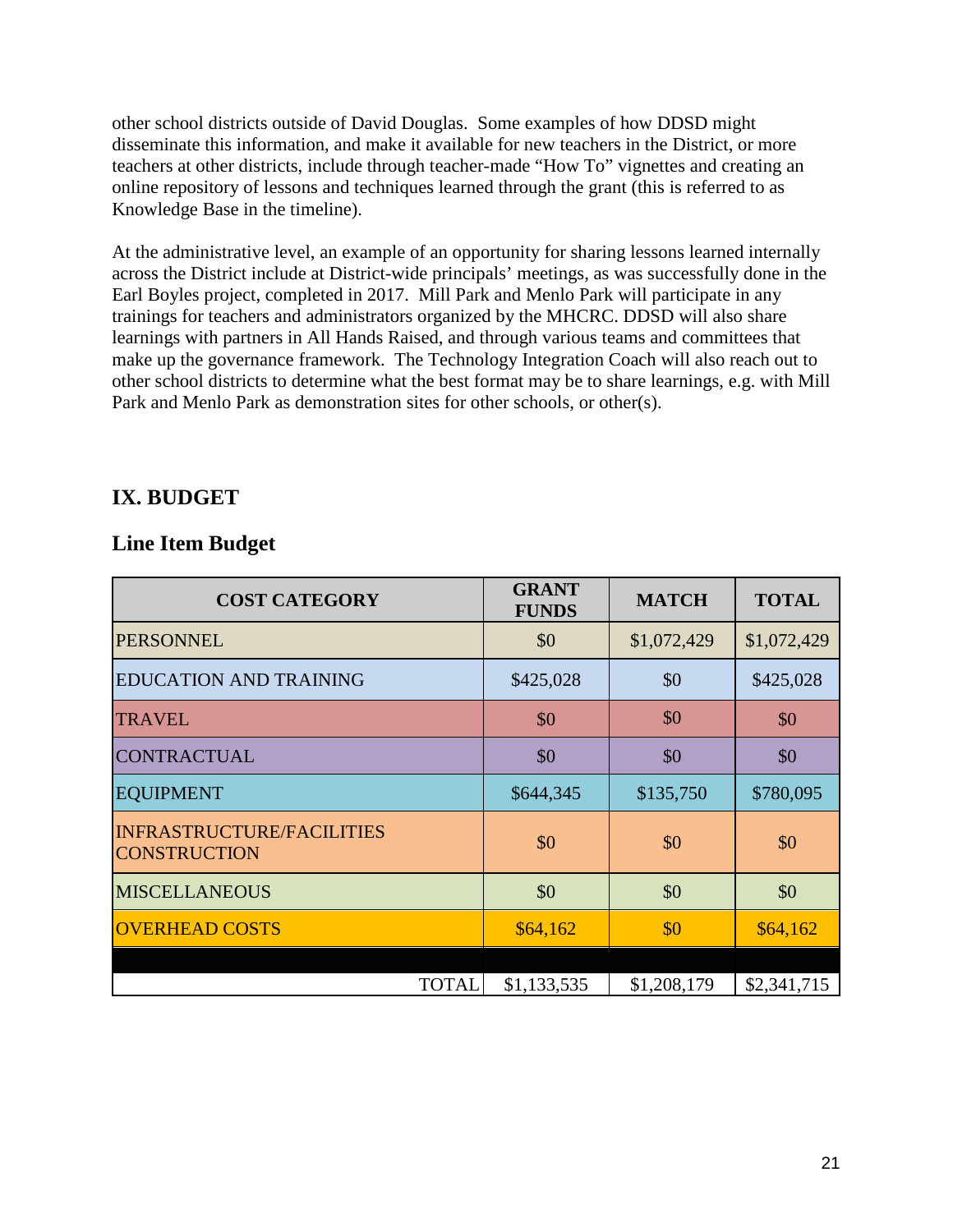# **Budget Narrative**

## **PERSONNEL:**

Grant Funds: \$0 Match: \$1,072,429

Amounts are based on a yearly average over three years:

- District Math TOSA (10% time each year) \$42,281: Work with existing School Achievement Specialists (SASes) to develop the SY 2018-19 elementary math adoption implementation plan, timeline, and PD. Work with Coach to support the online components of the math curriculum.
- Menlo Park School Achievement Specialist (SAS) Math Integration (full time each year) - \$381,806: Main coordinator/ trainer of math PD in their school. Receive math training from LearnZillion and train teachers and Coach. Work alongside Coach to use the online components of the LearnZillion curriculum and Google Classroom
- Mill Park School Achievement Specialist (SAS) Math Integration \$381,806: Duties are same as Menlo Park SAS above.
- Menlo Park Principal (15% of time each year) \$83,907: Work with Coach to: Develop and implement a technology vision for the school; connect to parents through SUN after school program; address building instructional needs, including training; work closely with teachers to develop the training schedule and priorities for topics and approaches.
- Mill Park Principal (15% of time each year) \$83,907: Duties are same as Menlo Park Principal above.
- Technology Director (10% of time each year) \$66,435: Oversee all aspects of the Project, including Implementation Plan.
- Curriculum Director (5% of time each years) \$32,288: Work with Math TOSA and SASes to develop the SY 2018-19 elementary math adoption implementation plan, timeline, and PD. Oversee all aspects of the LearnZillion curriculum.
- Substitute Release Time for Teachers' Training \$25,380
	- o 12 roving subs 3 times a year (fall/winter/spring) for out of classroom training
	- o June 2019 and June 2020 teacher PD training for 27 teaching staff \$46,575: PD focus on levels of SAMR model.

### **EDUCATION AND TRAINING:**

Grant: \$425,028 Match: \$0

- Technology Integration PD for Coach and Grade Level Team Leaders at two schools -\$2,100: AcceleratED/IntegratED conference fees (\$7,200/year x 3 years)
- Technology Integration Coach \$403,428 for three years
	- o Salary/fringe @1.0FTE \$382,378 for 3 years
	- o Coach stipend for summer planning days \$13,600: Eight full days each year (\$500/\$575/\$625/day for years 1/2/3).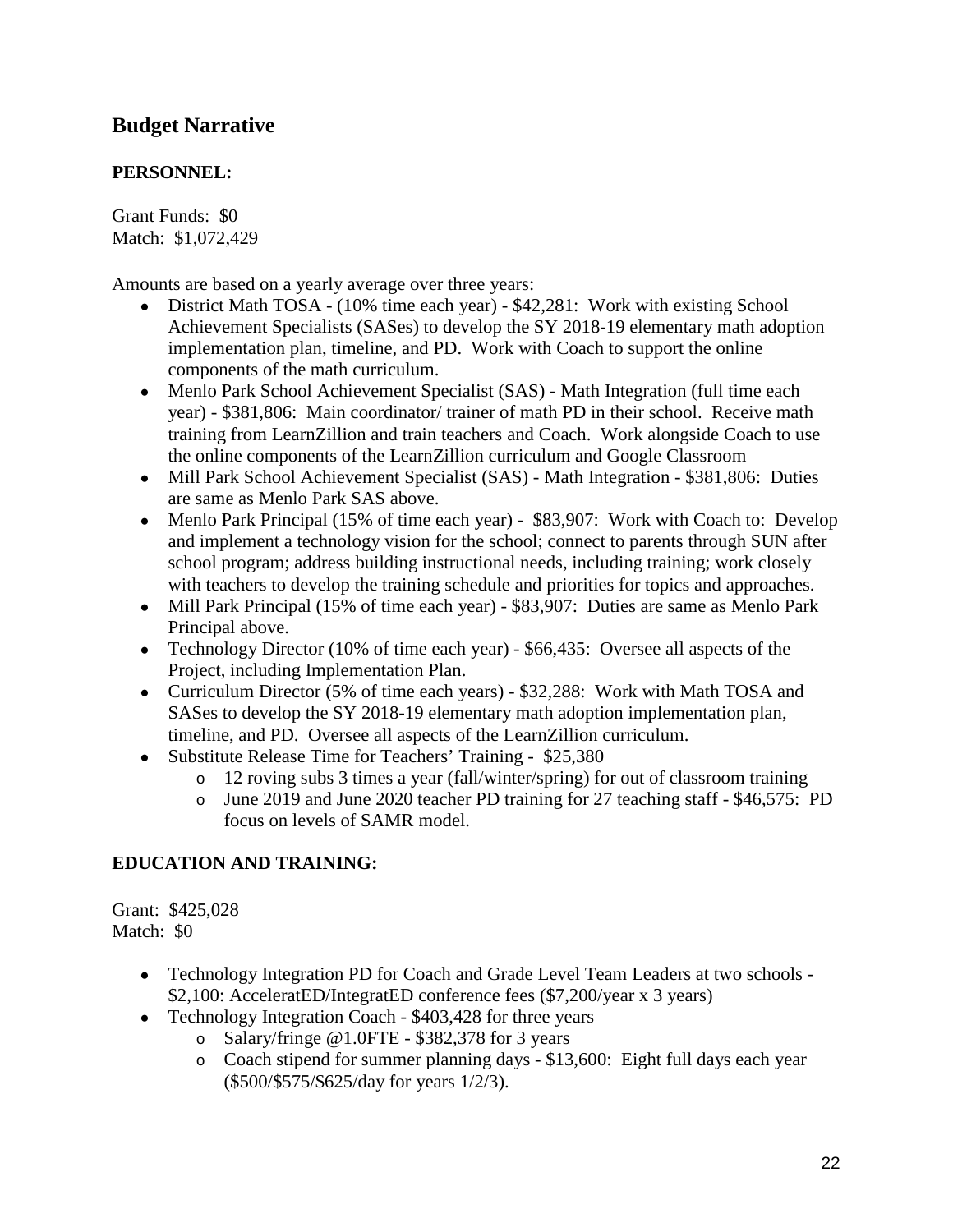- o Coach summer instruction pay \$3,400: Two full days each year (\$500/\$575/\$625/day for years 1/2/3.
- o Coach out of instructional-time pay for parent outreach and family nights (with math and technology focus, through SUN) - \$4,050: Approximately three 3-hour events x 2 schools.

# **EQUIPMENT:**

Grant Funds: \$644,345 Match: \$135,750

Grant: \$644,345

- Chromebooks for student use (780 Chromebooks x  $$250 = $192,000$ )
- Tablets for SLP-A classrooms: (serving students with ASD and other cognitive disabilities) (75 x  $$400 = $30,000$ )
- Chromebook carts  $(27 \times $1200 = $32,400)$
- Headsets for students (x 855/year x  $$10 \times 3$  years = \$25,650 plus 125/year x 50 x 3 years  $= $18,750$
- SMART Interactive Panels  $(27 \times $3,000 = $81,000)$
- Panel Stands  $(27 \times 650 = $17,550)$
- MacBook to Smart Interactive cables  $(27 \times $200 = $5400)$
- Red Cats all in one system  $(27 \times $1500 = $40,500)$
- Site license for Imagine Learning software for two schools (\$64,000 x 3 years)

Match: \$135,750

- Teacher/principal laptops  $(\$750 x 29 = \$21,750$ /year 1)
- Network Upgrade 1:1 Access Points at two schools, \$60,000/year 1)
- LearnZillion Curriculum and Training for two schools (\$30,000/year 1)
- New Cybersecurity Software cost for two schools  $(\$6,000/year \times 3 years = \$18,000)$
- Interventions, e.g. Moby Max for Math Support for two schools  $(\$2,000 \times 3 \text{ years} =$ \$6,000)

### **OVERHEAD COSTS:**

Grant Funds: \$64,162 Match: \$0

DDSD will budget its standard indirect costs rate at 6% for each of the three years of the grant.

# **Statement of Matching Resources**

All Project matching resources will be provided by David Douglas School District. No partners are providing matching funds.